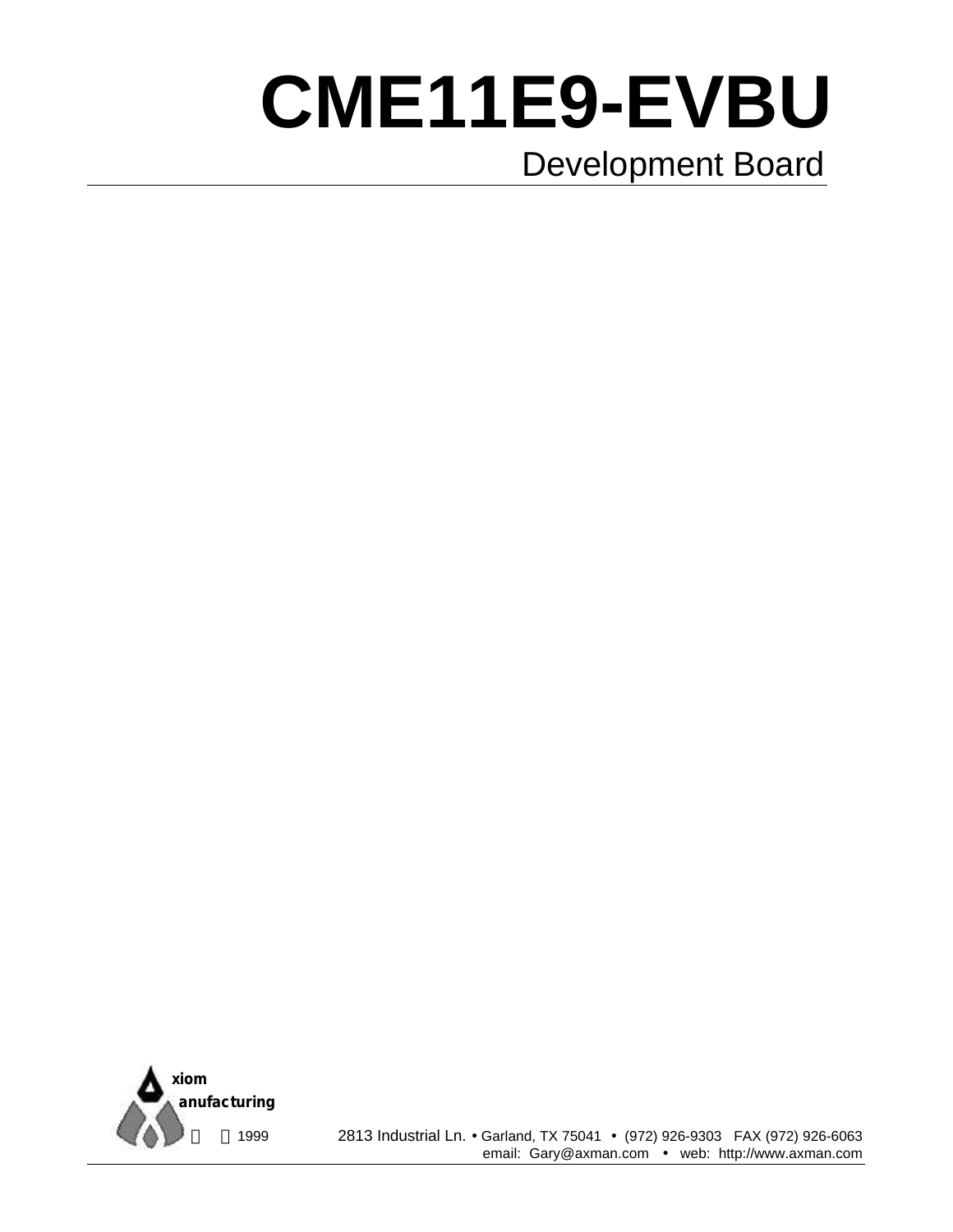# **CONTENTS**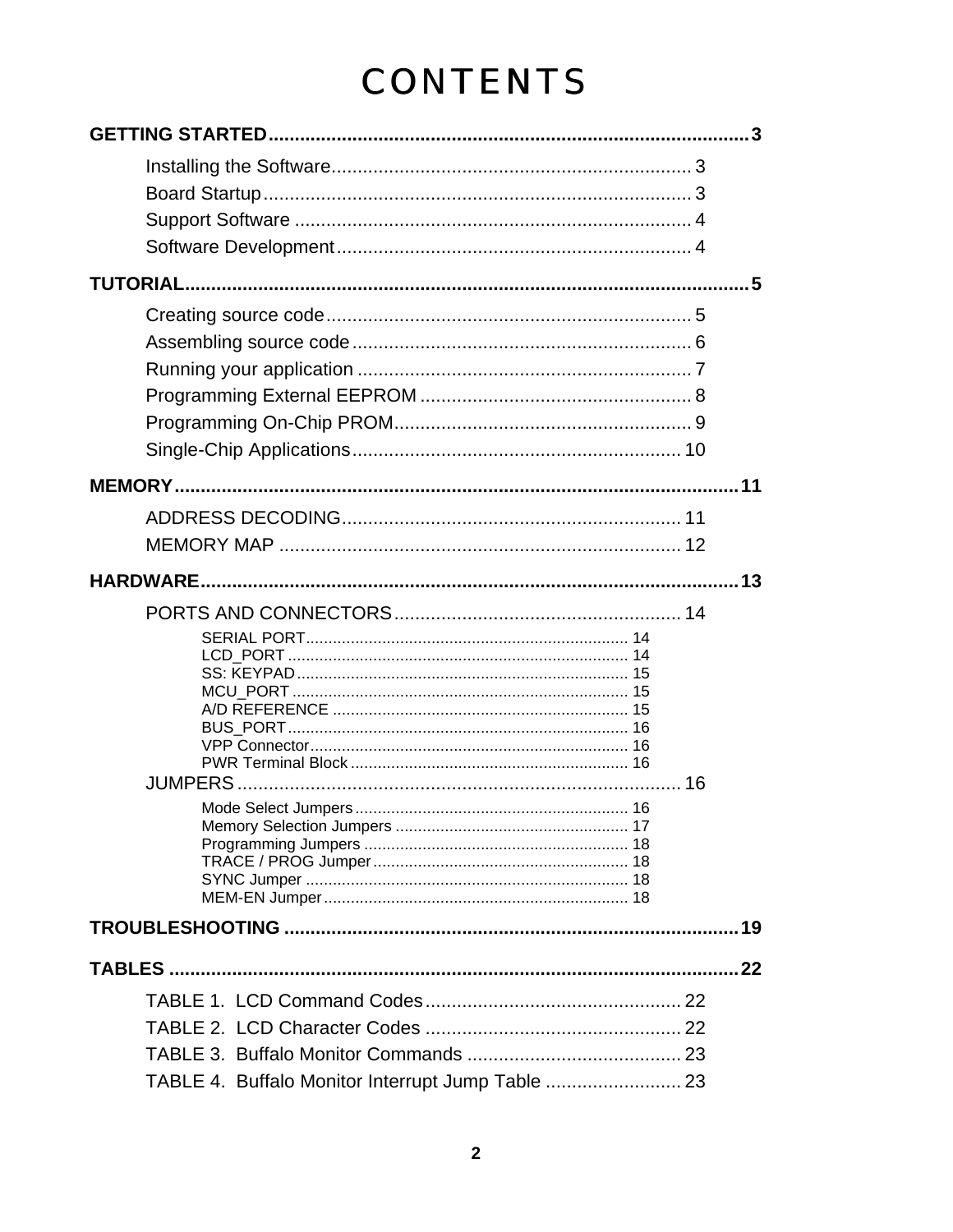# GETTING STARTED

The Axiom CME11E9-EVBU single board computer is a fully assembled, fully functional development system for the Motorola 68HC11 Micro controllers, complete with wall plug power supply and serial cable. Follow the steps in this section to get started quickly and verify everything is working correctly.

Support software for this development board is provided for both DOS, Windows 3.1 as well as 32-bit Windows 95 and greater operating systems.

### Installing the Software

- 1. Insert the Axiom 68HC11 support CD in your PC. If the setup program does not start automatically, run the file called "SETUP.EXE" on the CD.
- 2. Follow the instructions on screen to install the AxIDE software onto your hard drive then run the AxIDE program.
- 3. Select the PC serial port you're using to connect to the board.
- 4. Select your development board " CME11E9-EVBU" from the drop-down menu bar just below the main menu.

### Board Startup

Follow these steps to connect and power on the board. This assumes you're using the provided utility program (described in the previous section) or a similar communications terminal program on your PC, and that all the jumpers are in their default (from the manufacturer) positions. If you're using a different terminal program than the one provided, set it's parameters to 9600 baud, N,8,1.

- 1. Connect one end of the supplied 9-pin serial cable to a free COM port on your PC. Connect the other end of the cable to the COM port on the CME11E9 board.
- 2. Apply power to the board by plugging in the wall plug power supply that came with the system.
- 3. If everything is working properly, you should see a Buffalo Monitor prompt similar to that below in the Terminal window. Press the ENTER key and you should see a prompt which is the > character.

```
BUFFALO 3.4 (ext) - Bit User Fast Friendly Aid to Logical
Operation
>_
```
4. Your board is now ready to use!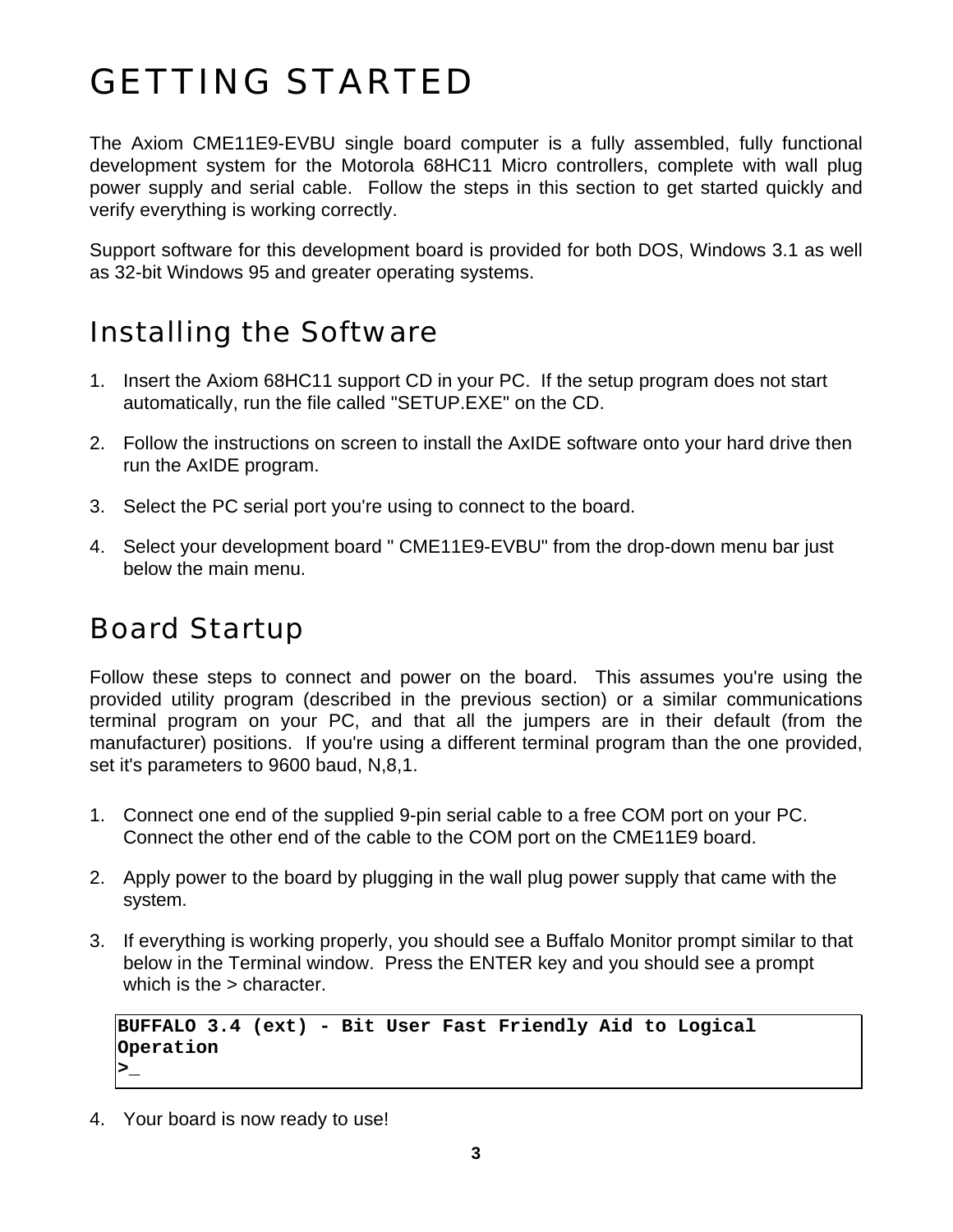If you do not see the buffalo message prompt like that above, or if the text is garbage, see the **TROUBLESHOOTING** section at the end of this manual.

### Support Software

There are many useful programs on the included CD that can make developing projects on the CME11E9-EVBU easier. You can also download the latest software free from our web site at: **http://www.axman.com**.

The main programming interface to the CME11E9 board is the AxIDE program for 32-bit Windows. This program communicates with the board via its COM port and includes a Terminal window for interfacing with other programs running on the CME11E9, such as the Buffalo Monitor or the Basic11 interpreter. It is also useful for displaying information from your own programs that send output to the serial port.

In addition to the terminal interface, these programs also provide an easy to use programming and configuration interface to the board.

Also on the CD is a free Assembler, C compiler and example source code to help get you started.

### Software Development

Software development on the CME11E9 is performed using the Buffalo Monitor utility to test and debug your program that is stored in RAM on U5. During this debug phase your program should be located just above the internal register block, for example \$2000 (see the **Memory Map** section for details).

After satisfactory operation your program can be written to the EEPROM in U7 by relocating the program to start at address \$E000 then programming the relocated code into U7 using the utility software. After setting the appropriate jumpers, your program will start automatically when the board is powered on.

It is also possible to write your program to the On-Chip PROM of 68HC711 devices installed in U1 by relocating the program to start at address \$D000 then programming the internal chip memory on the 68HC711 micro-controller using the utility software. You can then test it on the board or remove the 68HC711 device and install it in your product. Note that a 12 Volt VPP supply is necessary to do this.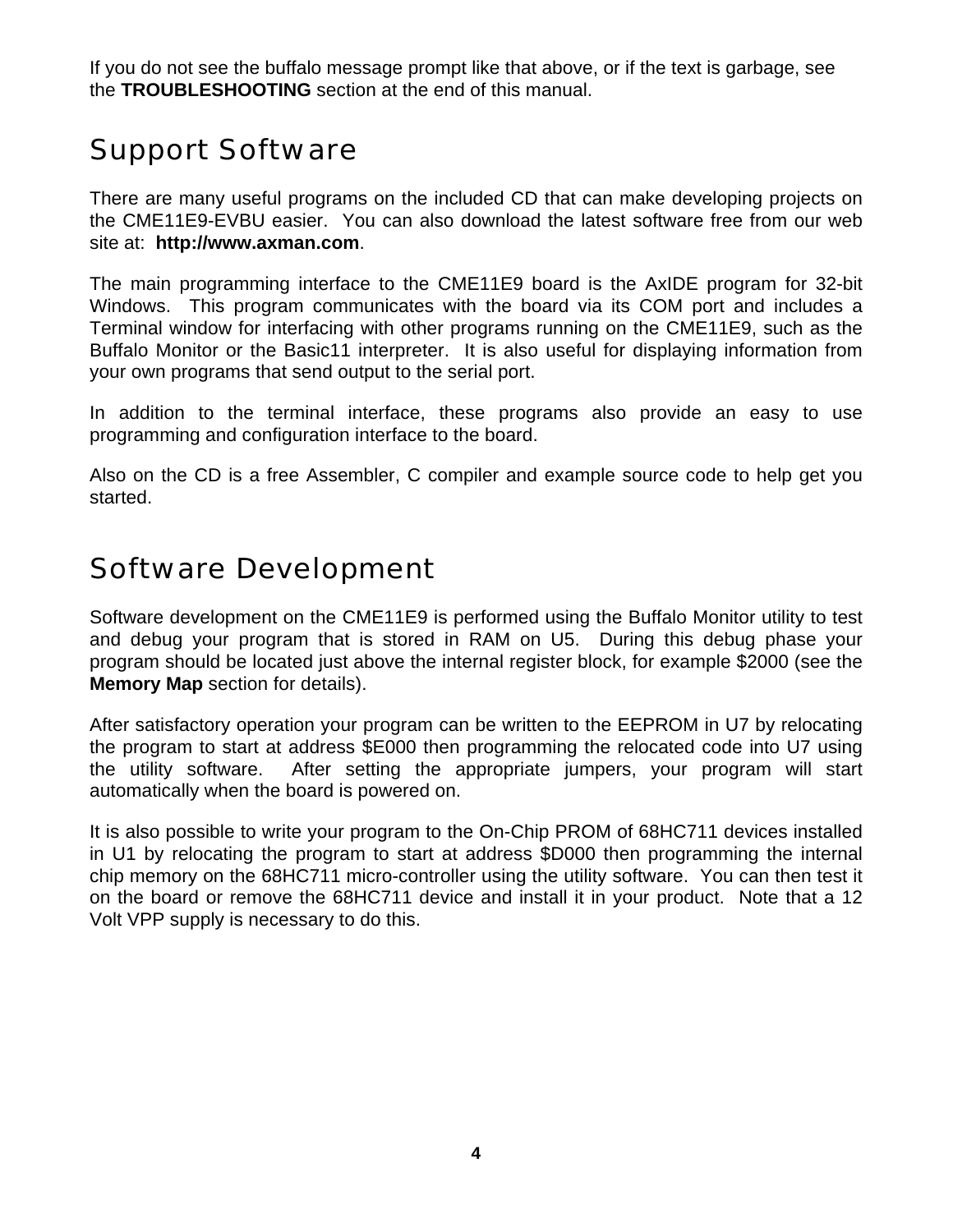# TUTORIAL

This section was written to help you get started with the specifics of the CME11E9 software development process. Be sure to read the rest of this manual for further information. Also, you should see the 68HC11 reference manual and other documentation on the CD.

The following sections take you through the complete development cycle of a simple "hello world" program, which sends the string "Hello World" to the serial port.

### Creating source code

You can write source code for the CME11E9 board using any language that compiles to Motorola 68HC11 instructions. Included on the CD is a free Assembler and also a freeware C compiler. Inexpensive or free compilers are also available for Basic and Forth languages. See the www.axman.com web page for more information.

You should write your source code using a standard ASCII text editor. Many powerful code editors are available or you can use the free EDIT or NOTEPAD programs that come with your computer. Once your source code is written and saved to a file, you can assemble or compile it to a Motorola S-Record (hex) format. This type of output file usually has a .MOT, .HEX or .S19 file extension and is in a format that can be read by the programming utilities to be programmed into the CME11E9 board.

It's important to understand your development board's use of Memory and Addressing when writing source code so you can locate your code at valid addresses. For example, when in "debug" mode, you should put your program CODE in External RAM. In assembly language, you do this with ORG statements in your source code. Any lines following an ORG statement will begin at that ORG location, which is the first number following the word ORG, for example:

**ORG \$2000**.

You must start your DATA (or variables) in a RAM location unused by your program, for example: ORG \$1040. When finished debugging, you must change these ORG statements so that your program is moved to a valid EEPROM area - somewhere after hex E000. Do this by putting an ORG \$E000 in front of your Program CODE. Data may remain where it is or be moved down to internal RAM starting at ORG \$0000. You must also program the STACK register somewhere at the top of your available RAM, for example hex 1FF. Do this with this instruction as the first instruction in your program code: LDS #\$01FF.

A look at the example programs on the CD can make all of this clearer. If you're using a compiler instead of an assembler, consult the compiler documentation for methods used to locate your code and data.

Source code created to run under the buffalo monitor environment will be slightly different than code written for stand-alone operation. The buffalo monitor contains interrupt and RESET vectors for example, your code must provide these when it's no longer running under the monitor. See the **Programming External EEPROM** section for more information on this.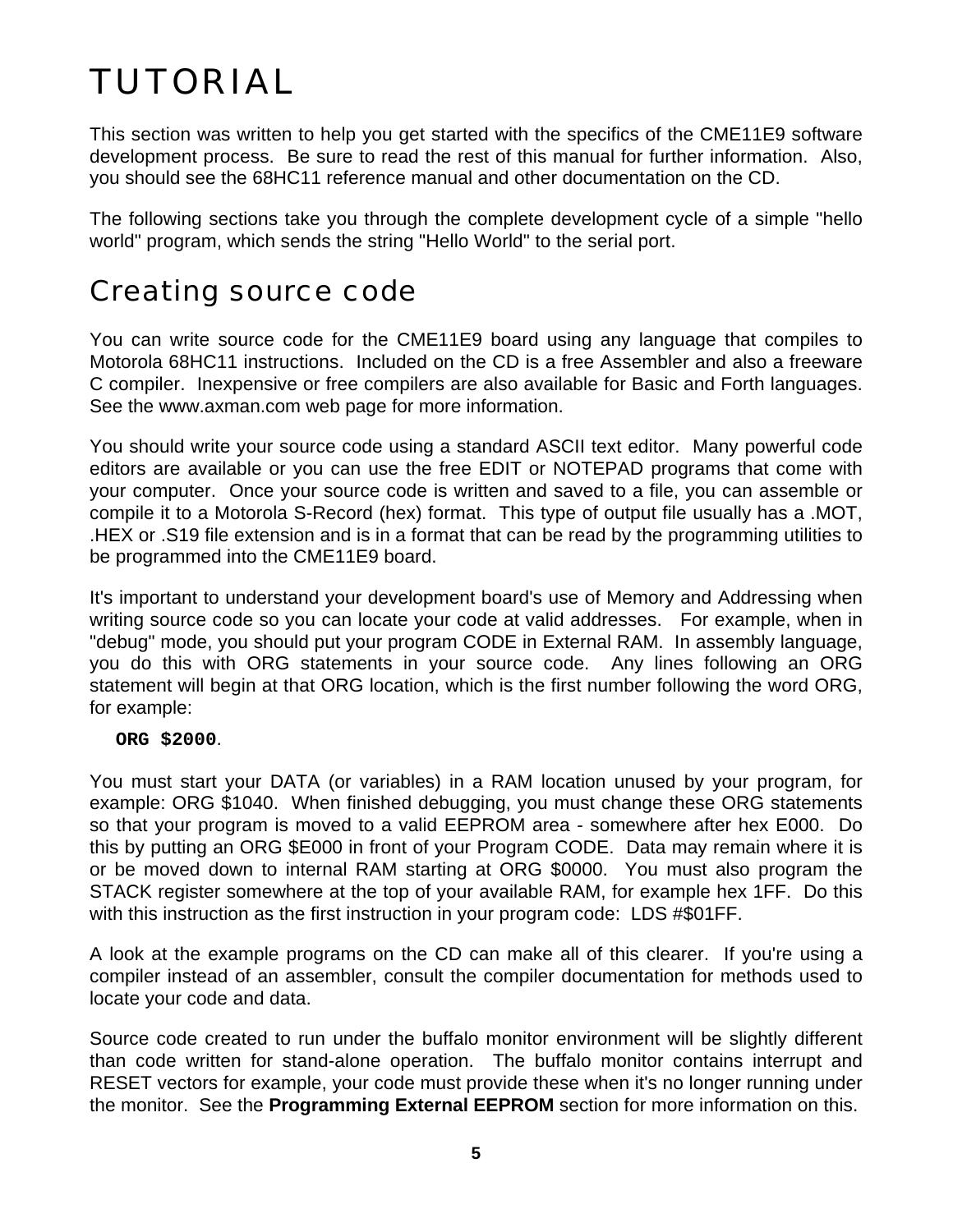### Assembling source code

An example program called "HELLO.ASM" is provided under the \EXAMPLE directory.

You can assemble your source code using command line tools under a DOS prompt by typing:

#### **AS11 HELLO.ASM –l cre s >HELLO.LST**

Most compilers and assemblers allow many command line options so using a MAKE utility or batch file is recommended if you use this method.

The AxIDE utility software provided with this board contains a simple interface to the free assembler. Use it by selecting "Build" from the menu. This will prompt you for the file to be assembled.

**DO NOT** use long path names (> 8 characters). The free assembler is an old DOS tool that does not recognize them.

If there are no errors in your source code, 2 output files will be created:

| <b>HELLO.S19</b> | a Motorola S-Record file that can be programmed into memory |
|------------------|-------------------------------------------------------------|
| <b>HELLO.LST</b> | a common listing file which shows the relationship between  |
|                  | source and output                                           |

The listing file is especially helpful to look at when debugging your program. If your program has errors, they will be displayed and no output will be generated, otherwise the listing file will be displayed.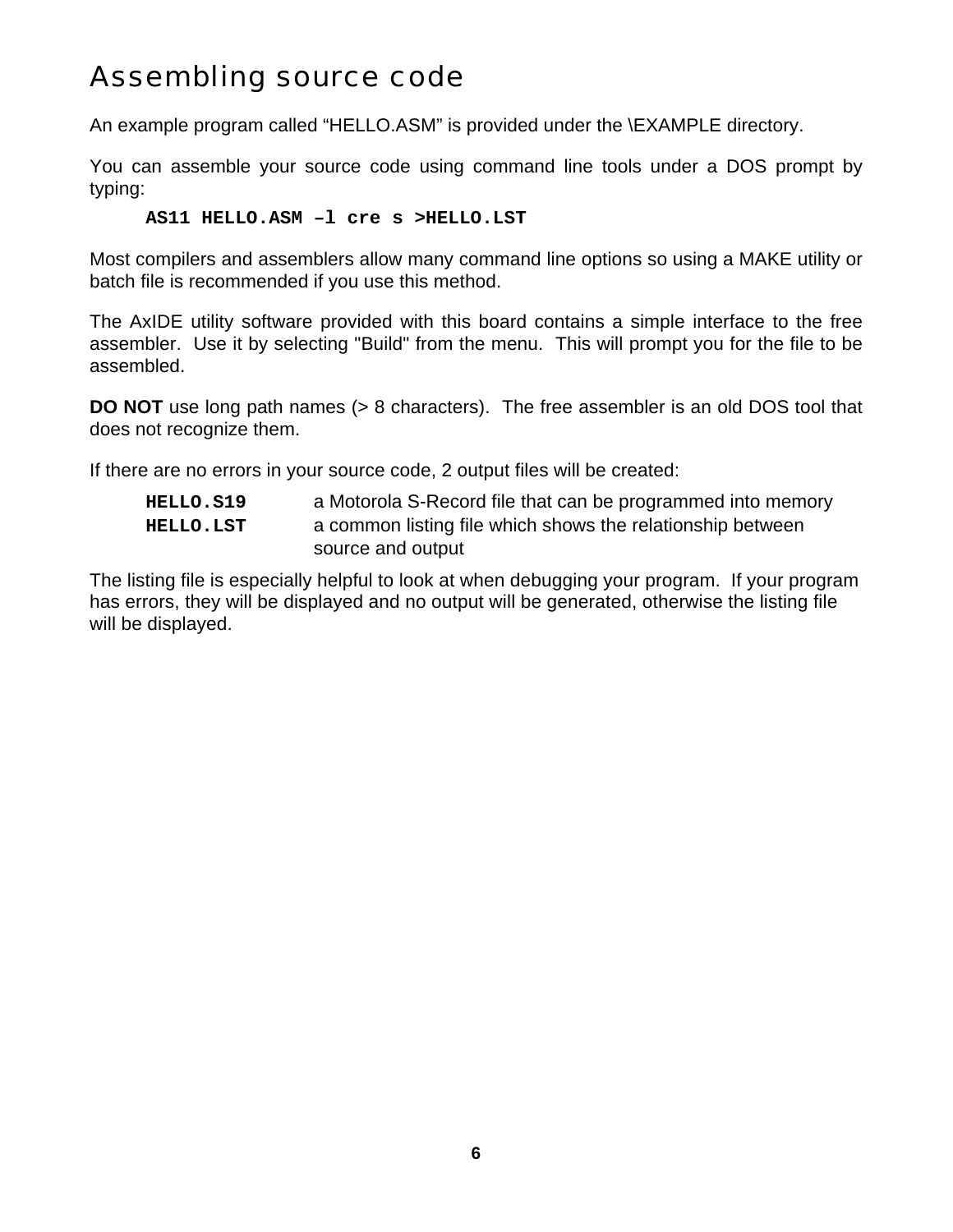### Running your application

After creating an S-Record file you can "upload" it to the development board for a test run. Since this version of HELLO.ASM was created to run from RAM, you can use the Buffalo Monitor to test your code without programming it.

If you haven't done so already, verify that the CME11E9-EVBU board is connected and operating properly by following the steps under "GETTING STARTED" until you see the buffalo prompt, then follow these steps to run your program:

- 1. Press and release the RESET button on the CME11E9 board. You should see the Buffalo Monitor message. Hit the return key  $\downarrow$  to get the monitor prompt.
- 2. Type **LOAD T** ↵ This will prepare buffalo to receive a program.
- 3. Press the Upload button to send a text file to the board. When prompted for a file name, select the file that was just created in the previous section called: **HELLO.S19** Your program will be sent to the board thru the serial port.
- 4. When finished loading you will see the > prompt again. Type **CALL 2400** ↵ This tells buffalo to execute the subroutine at address \$2400, which is the start of our test program.
- 5. If everything is working properly you should see the message "Hello World" on your terminal screen then, since we return at then end of our program, a line containing the internal register status displayed by buffalo and the buffalo prompt.
- 6. If you do not get this message, try going thru this tutorial once more, then if still no go, see the **TROUBLESHOOTING** section in this manual

You can modify the hello program to display other strings or do anything you want. The procedures for assembling your code, uploading it to the board and executing it remain the same. Buffalo has many powerful features such as breakpoints, assembly/disassembly, memory dump and modify and program trace. Type HELP at the buffalo prompt for a listing of commands or consult the buffalo documentation file on the CD for more information.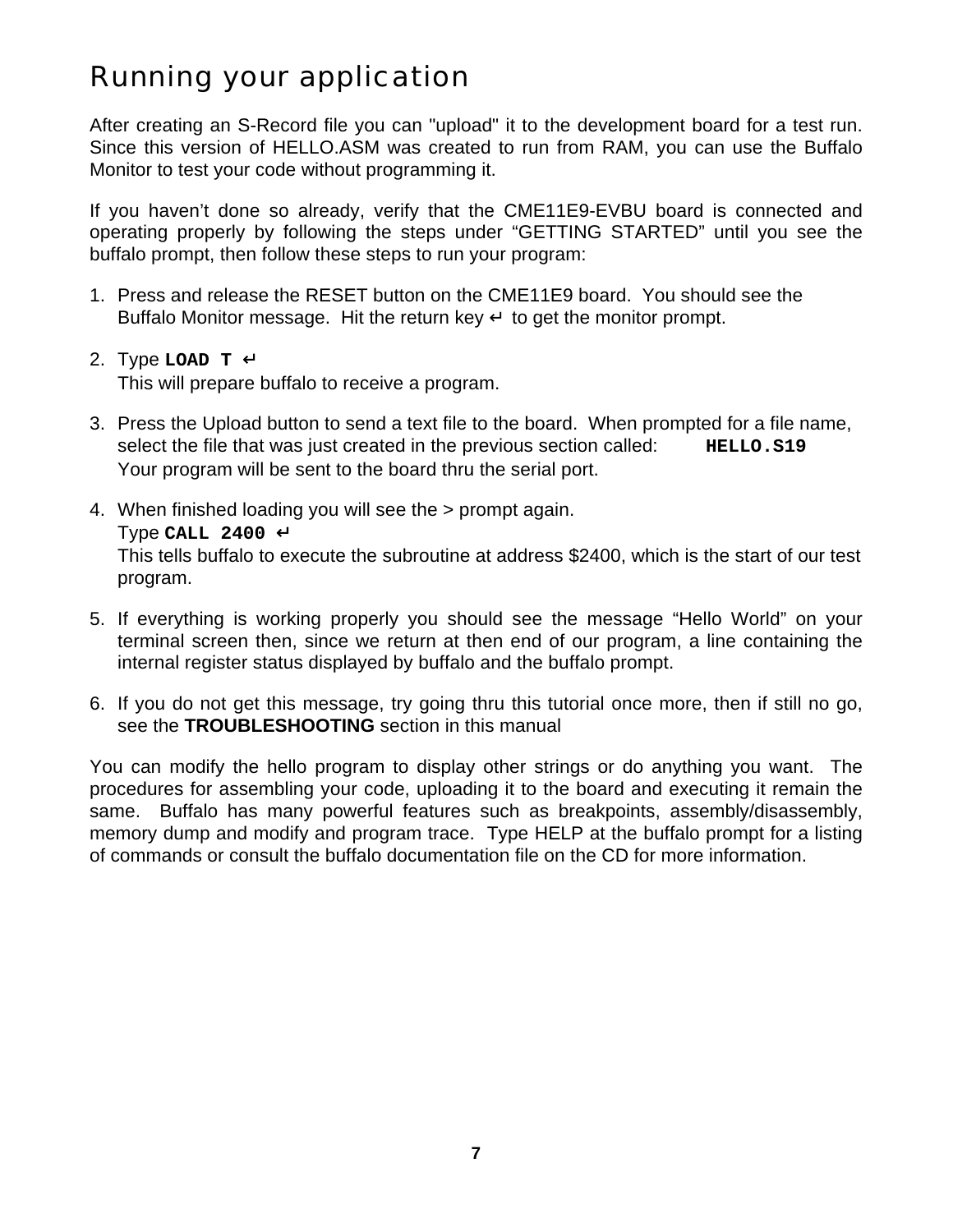### Programming External EEPROM

When finished with program development you can program your application into EEPROM so it executes automatically when you apply power to the board. The following procedure does this:

- 1. Make a backup copy of the HELLO.ASM source code.
- 2. Use a text editor to modify HELLO.ASM. Change the start of the program to **\$E000** which is the beginning of the EEPROM in U7. This can be done easily in the file since there is a line: **ORG \$E000** already there you can add by removing the comment **\*** character from the beginning of it.
- 3. Remove the comment **\*** character from before the following lines also:

| $\star$            |            | LDS #\$23FF                   |              | set the stack pointer |
|--------------------|------------|-------------------------------|--------------|-----------------------|
| *eloop<br>$\star$  |            | nop<br>bra eloop              | endless loop |                       |
| $\star$<br>$\star$ | ora<br>fdb | <b>\$FFFE</b><br><b>START</b> |              | set the reset vector  |

- 4. This will initialize the stack pointer which is necessary when running outside of buffalo but should not be done while running under buffalo since it must handle the stack; cause the program to NOT try to "return" at the end and lastly, program the HC11 reset vector to go to the beginning of the program when powered on.
- 5. Re-Assemble HELLO.ASM as described in the "Assembling Source Code" section.
- 6. Start AxIDE and select Configure and follow the onscreen instructions. Make sure ROMON is disabled and if not configure it to be so.
- 7. Select Program and make sure External EEPROM is selected.
- 8. At the file prompt enter your newly assembled HELLO.S19 file.
- 9. Click OK then follow the onscreen instructions, installing the programming jumpers then power off/on or press the RESET switch.
- 10. When finished programming, remove the jumpers as instructed by the program.
- 11. Return to the AxIDE terminal window and cycle power or press RESET on the board. Your new program should start automatically.

To return to the buffalo monitor program, select Configure again and this time enable ROMON. The buffalo monitor on chip will execute the next time the board is powered on.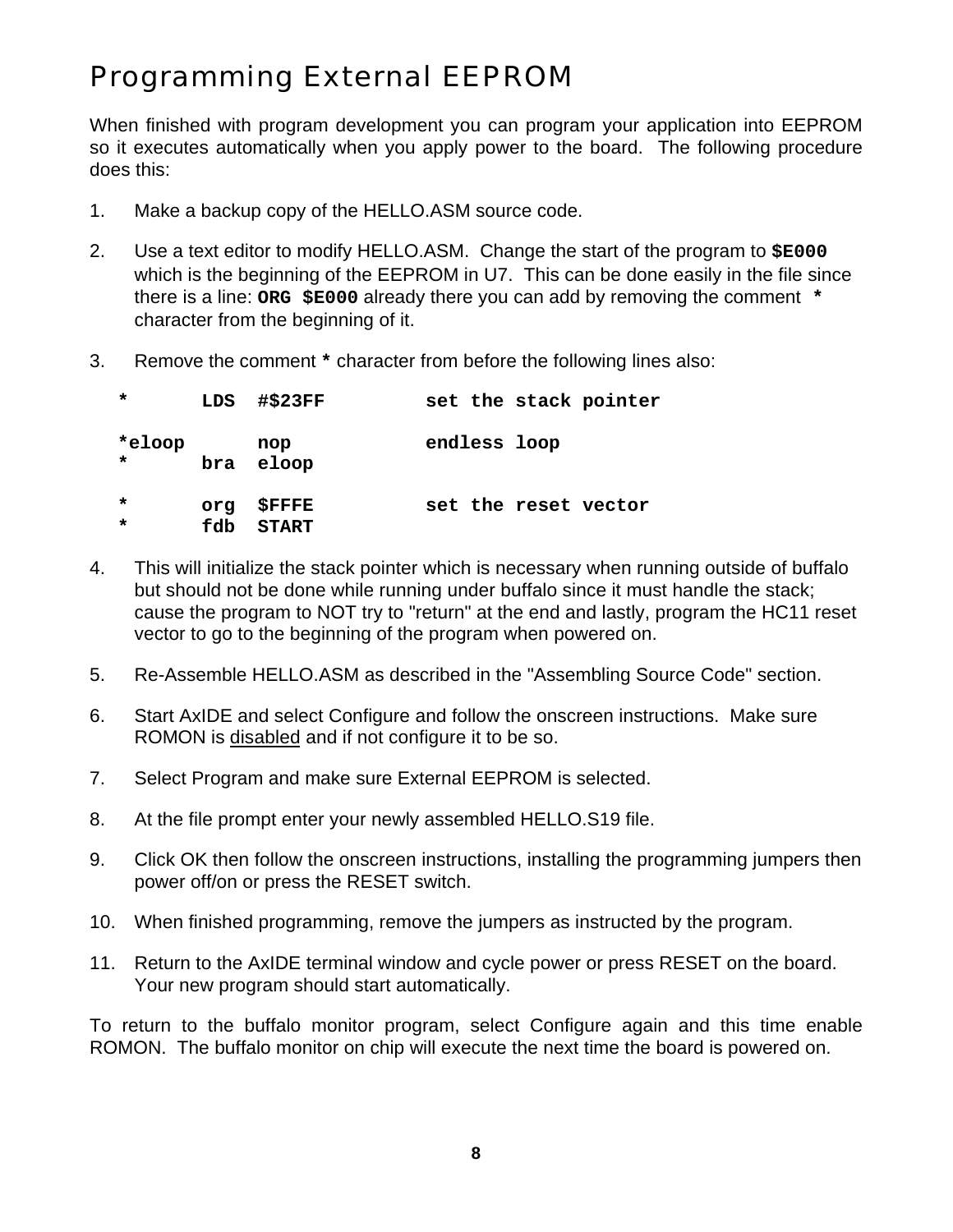### Programming On-Chip PROM

If a 68HC711 micro-controller is installed in U1, you can program it using this development board and the utility software provided. You can then remove the micro-controller and install it in your product if desired.

Unlike the external EEPROM in U7 however, this type of memory cannot be erased or overwritten by this development board. It may be possible to erase the device using an external UV eraser so that it can be re-programmed.

If your application programmed into external EEPROM and runs ok when power is applied, then it should run ok out of U1. Follow these steps to program it:

- 1. Change the start address of your program to **\$D000** which is the beginning of the On-Chip PROM in a 68HC711 device.
- 2. Change the Reset Vector in your code to **\$D000** then re-assemble it.
- 3. Apply a 12V DC programming voltage to the VPP connector.
- 4. Install a jumper in the PROG position (1-2).
- 5. Start the programming interface (AX11E for DOS or AXIDE for windows).
- 6. Select "Configure Processor" or [Configure] and follow the onscreen instructions. Make sure ROMON is enabled and if not configure it to be so.
- 7. Select "Program Internal Memory". If using the windows utility select [Program] and make sure On-Chip EPROM is selected.
- 8. At the file prompt enter your newly assembled S19 file.
- 9. Click OK then follow the onscreen instructions.
- 10. When finished programming, remove the jumpers as instructed by the program.
- 11. **IMPORTANT**: Be sure to remove the PROG jumper and the VPP programming voltage at this time.

Your new program should be programmed into the micro-controller and will start automatically when power or RESET is applied.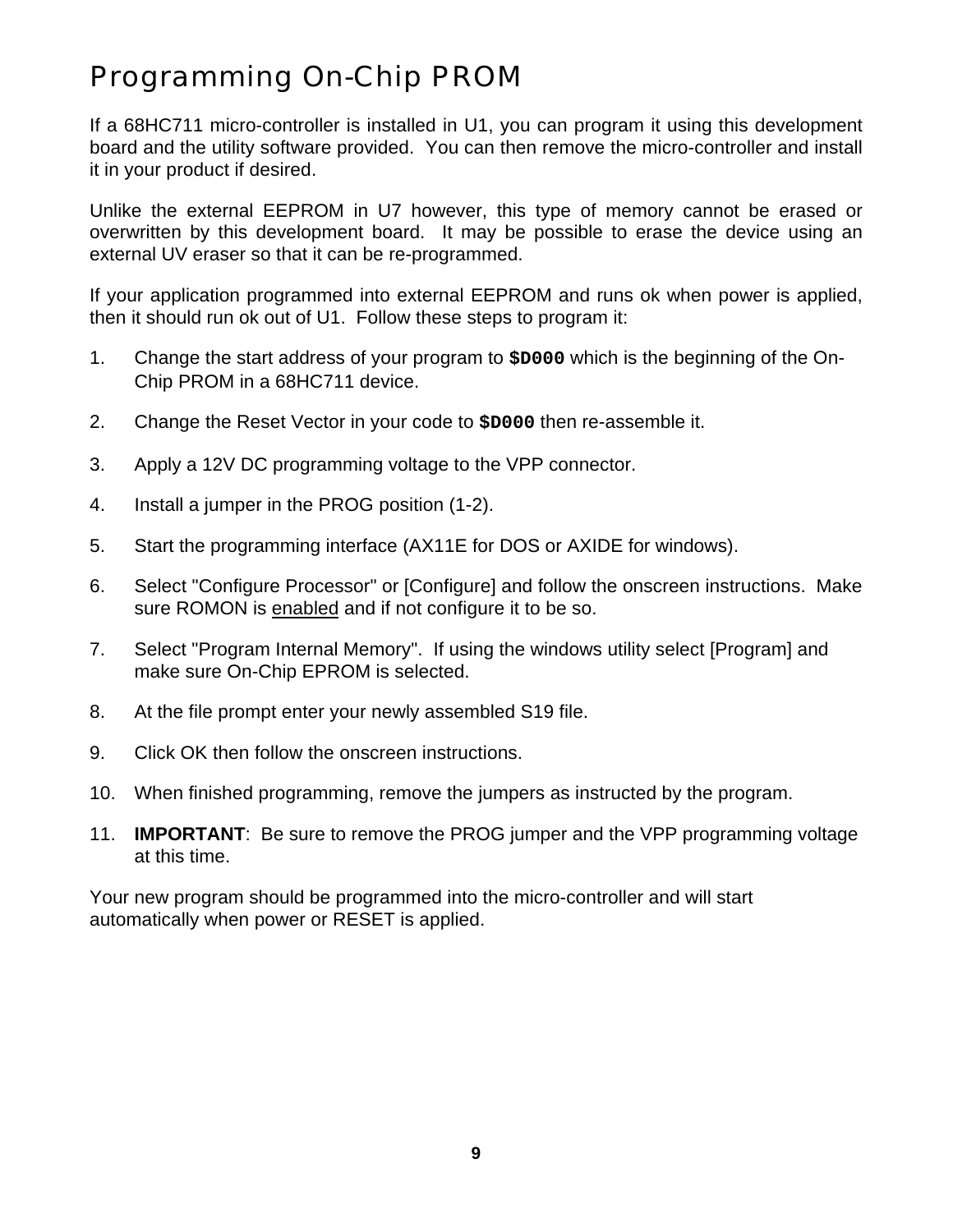### Single-Chip Applications

The 68HC11 is in Single-Chip mode with the EVBU boards' MODA jumper ON and MODB jumper OFF. Single-Chip mode will make available all I/O ports including ports B and C for your use.

You can program a small (512 byte) program into the 68HC11 internal EEPROM to be executed in Single-Chip mode. Internal EEPROM is located from B600 - B7FF hex, which is where your program must be located. See the Memory Map for more information.



To configure the CME11E9-EVBU board to start program execution at address B600 whenever power or RESET is applied, you must connect a wire between VCC and PE0, which can be accessed from the EVBU I/O Port (P4). This will cause the Buffalo Monitor on-chip to jump to your program after reset.

In Single-Chip mode you do not have external RAM available, so use internal RAM to test your code first under the Buffalo Monitor. Locate your code

starting at address 100 hex for example to debug it from internal RAM.

When you're ready to program your application into the Internal EEPROM, change the starting location of your code to address B600 hex. This should be the address of the first instruction to be executed, not data or a subroutine. Also, make sure you add the stack pointer initialization, as described in the previous "Programming External EEPROM" section. You can use internal RAM for this also, 1FF for example (**LDS #\$1FF)**.

Re-Assemble or compile your code and Start the programming interface (AX11E for DOS or AXIDE for windows). Choose "Program HC11 EEPROM" and follow the onscreen instructions.

When finished programming, your application should start if the VCC to PE0 wire is installed. You can re-program the internal EEPROM as often as you like.

To return to the on-chip Buffalo Monitor remove the VCC to PE0 wire and reset or re-apply power to the board.

**CAUTION**: When operating in Single-Chip mode, the memory control signals assume different functions. If the PORTCL handshaking features (STRA and STRB) are used, memory devices located in U5, U6 and U7 should be removed to prevent I/O line contention.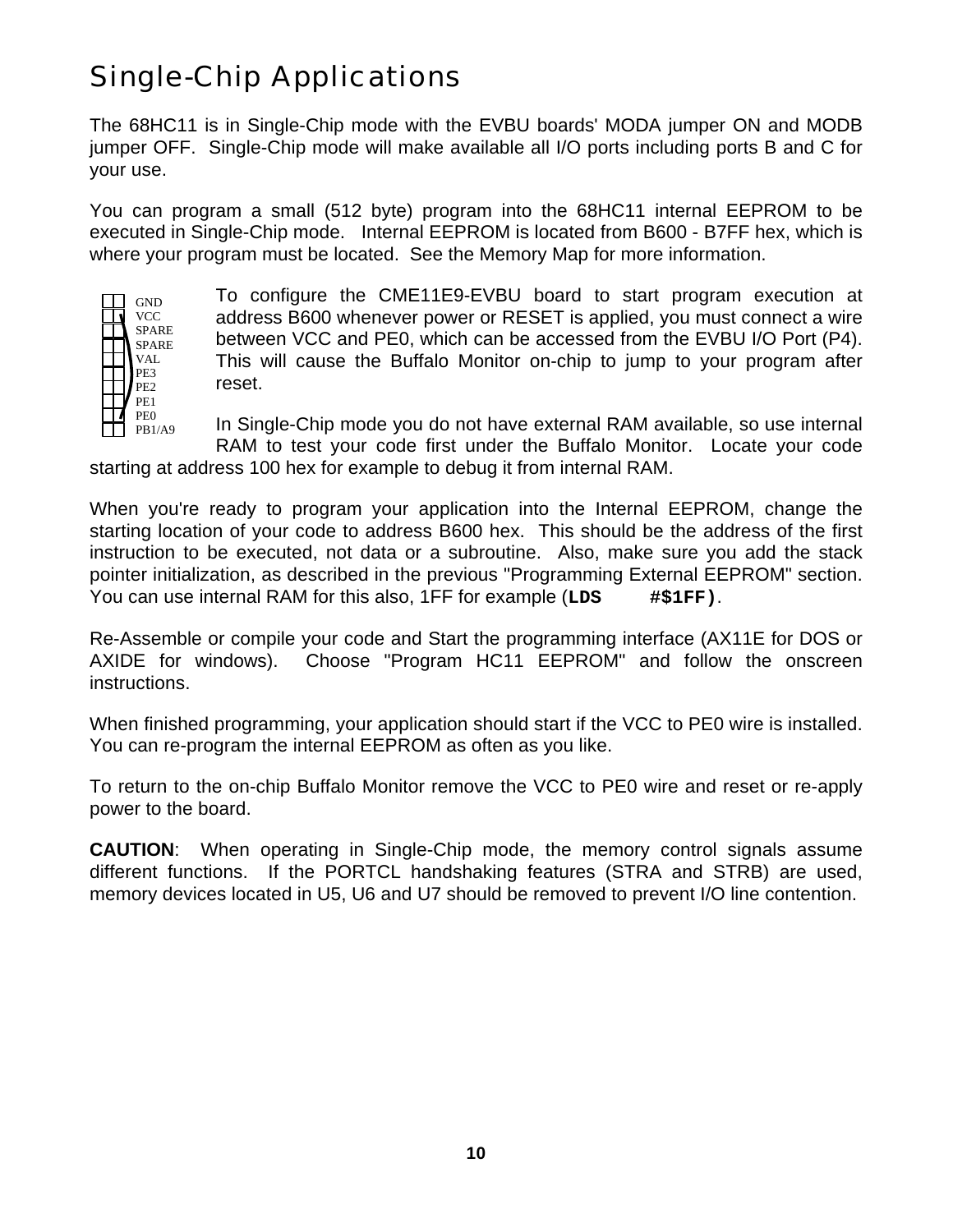## MEMORY

### ADDRESS DECODING

Address decoding is accomplished using a GAL16V8 programmable logic device. Address lines A<8:15>, AS (address strobe), R/W (read/write), and E (clock) are processed to provide the memory control signals as shown below by default. Custom configurations, differing from that shown below, are also possible. Contact the factory for assistance in redefining the memory map if required.

- **OE** Output enable to U5, U6, and U7
- **WR** Write enable to U5 direct, and to U6 and U7 through jumpers JP6 and WRITE\_EN respectively.
- **M1** Chip select to U5 active from 0 to 8K (with mirrored mapping) or 0 to 32k depending on the status of JP3. See U5 JP3 selection for more information.
- **M2** Chip select to U6 active for the 24k between 8000 and CFFF, with the exception of B580 through B7FF inclusive. B580 to B5FF is used to generate the peripheral chip selects.
- **M3** Chip select to U7 active for the 8k between E000 and FFFF. Note that U7 is mapped to the same location as the internal ROM of the HC11.
- **P** Peripheral Access CS0 CS7. B580 through B5FF.

All of these signals except P are active low. P is active high. Signal line M2 is also connected to the BUS\_PORT expansion connector allowing M2 to work in conjunction with the CS and Address lines to implement off board, page banked memory. When M2 is used in this manner, U6 must be removed from the board.

U5 is intended to be either an 8k or a 32k RAM. U6 can accommodate RAM, EEPROM, or ROM. U7 is to be used primarily for ROM but it can also accommodate EEPROM. The ROMON bit in the configuration word must be OFF for U7 to be in the memory map. Jumpers JP3 through JP9 and WRITE\_EN determine how U5, U6, and U7 are used. See the **Memory Selection Jumpers** section for details.

Peripheral Access 'P' is used in conjunction with A<4:6>, and AS to generate CS<0:7>. Each of these eight chip selects controls sixteen bytes in the memory map from B580 through B5FF. CS<7:0> are brought out to the BUS\_PORT where they can be used to control peripherals external to the development board. See the Memory Map on the next page for further clarification.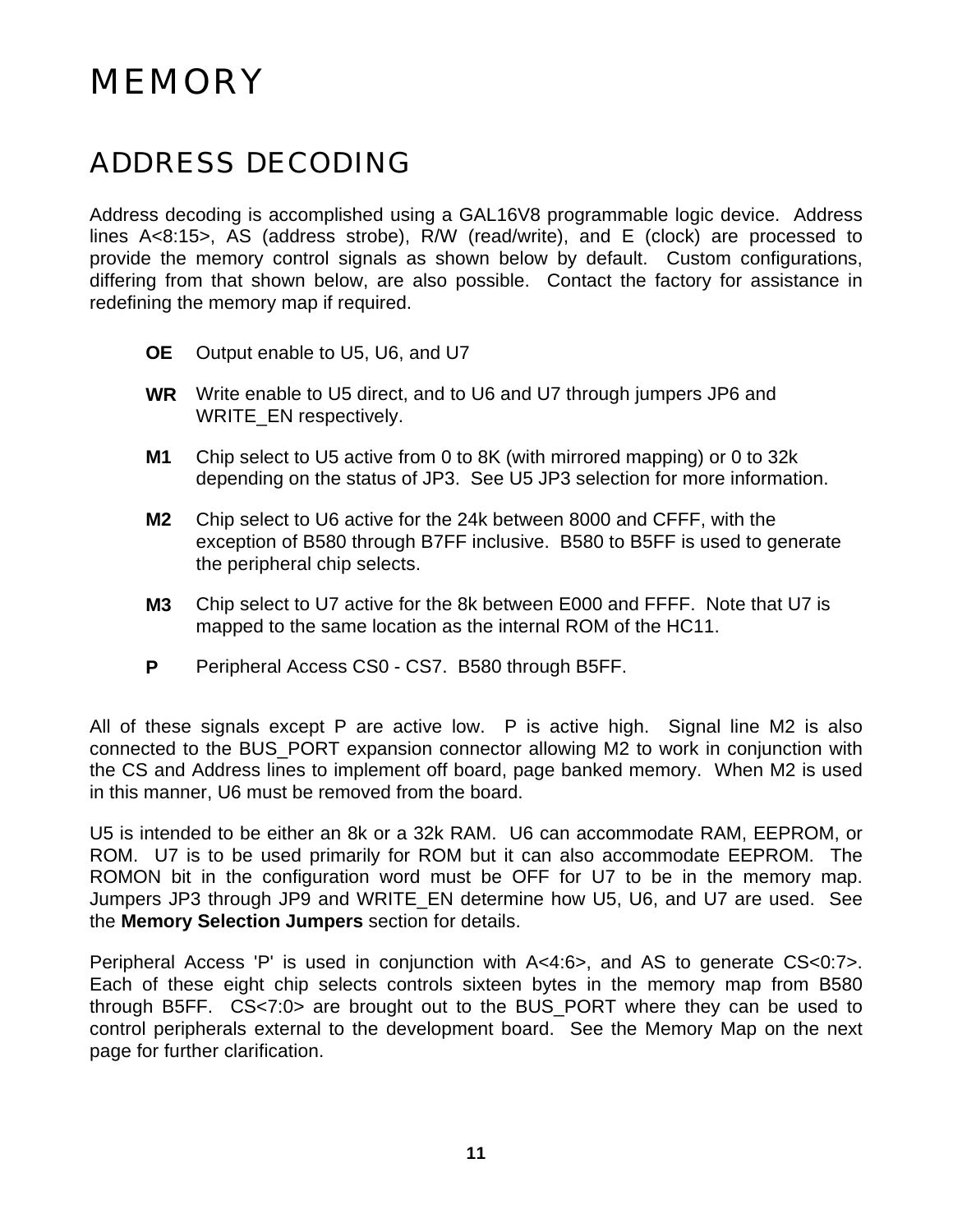### MEMORY MAP

The following memory map is for a 68HC11E9 as shipped in this development board. Other 68HC11 devices in the A and E series may also be used with this board. These optional devices differ in the amount of internal RAM, ROM and EEPROM available and the factory default value of the CONFIG register. Consult the technical reference for the specific device you are using for additional information.

| <b>FFFF</b><br>FFFE | <b>RESET Vector Address</b>                    |                                                                 |                     |  |  |  |  |  |
|---------------------|------------------------------------------------|-----------------------------------------------------------------|---------------------|--|--|--|--|--|
|                     | Memory Socket U7 (8K device) if ROMON disabled |                                                                 |                     |  |  |  |  |  |
| E000                | or                                             |                                                                 |                     |  |  |  |  |  |
|                     |                                                |                                                                 |                     |  |  |  |  |  |
| D000                |                                                | 68HC711E9 Internal PROM (12K) in U1 if ROMON enabled            |                     |  |  |  |  |  |
| <b>CFFF</b>         |                                                |                                                                 |                     |  |  |  |  |  |
| <b>B800</b>         |                                                | Program or Data Memory<br>EEPROM or RAM in U6 (not installed)   |                     |  |  |  |  |  |
| B7FF                |                                                |                                                                 |                     |  |  |  |  |  |
| <b>B600</b>         | HC11 Internal EEPROM in U1<br>Program or Data  |                                                                 |                     |  |  |  |  |  |
| B5FF                | Peripheral Area CS0 - CS7                      |                                                                 |                     |  |  |  |  |  |
|                     | $CS7 = BSF2-BSFF$                              | $CS5 = B5D0-B5DF$                                               | $CS2 = B5A0 - B5AF$ |  |  |  |  |  |
|                     |                                                |                                                                 |                     |  |  |  |  |  |
|                     | $LCD = B5F0-B5F1$                              | $CS4 = B5C0-B5CF$                                               | $CS1 = B590 - B59F$ |  |  |  |  |  |
| <b>B580</b>         | $CS6 = B5E0-B5EF$                              | $CS3 = B5B0-B5BF$                                               | $CS0 = B580 - B58F$ |  |  |  |  |  |
| <b>B57F</b>         |                                                |                                                                 |                     |  |  |  |  |  |
|                     |                                                |                                                                 |                     |  |  |  |  |  |
|                     |                                                | Program or Data Memory                                          |                     |  |  |  |  |  |
|                     |                                                | EEPROM or RAM in U6 (not installed)                             |                     |  |  |  |  |  |
| 8000                |                                                |                                                                 |                     |  |  |  |  |  |
| <b>7FFF</b>         |                                                |                                                                 |                     |  |  |  |  |  |
|                     |                                                | Data Memory                                                     |                     |  |  |  |  |  |
|                     |                                                | RAM in U5                                                       |                     |  |  |  |  |  |
| 1040                |                                                |                                                                 |                     |  |  |  |  |  |
| 103F                |                                                |                                                                 |                     |  |  |  |  |  |
|                     |                                                | 68HC11 Internal Registers                                       |                     |  |  |  |  |  |
| 1000                |                                                | See 68HC11 Technical Data Manual                                |                     |  |  |  |  |  |
| 0FFF                |                                                |                                                                 |                     |  |  |  |  |  |
|                     |                                                | Data Memory                                                     |                     |  |  |  |  |  |
| 0200                |                                                | RAM in U5                                                       |                     |  |  |  |  |  |
| 01FF                |                                                |                                                                 |                     |  |  |  |  |  |
|                     |                                                | 68HC11 Internal RAM in U1 - (42-FF reserved by Buffalo Monitor) |                     |  |  |  |  |  |
| 0000                |                                                |                                                                 |                     |  |  |  |  |  |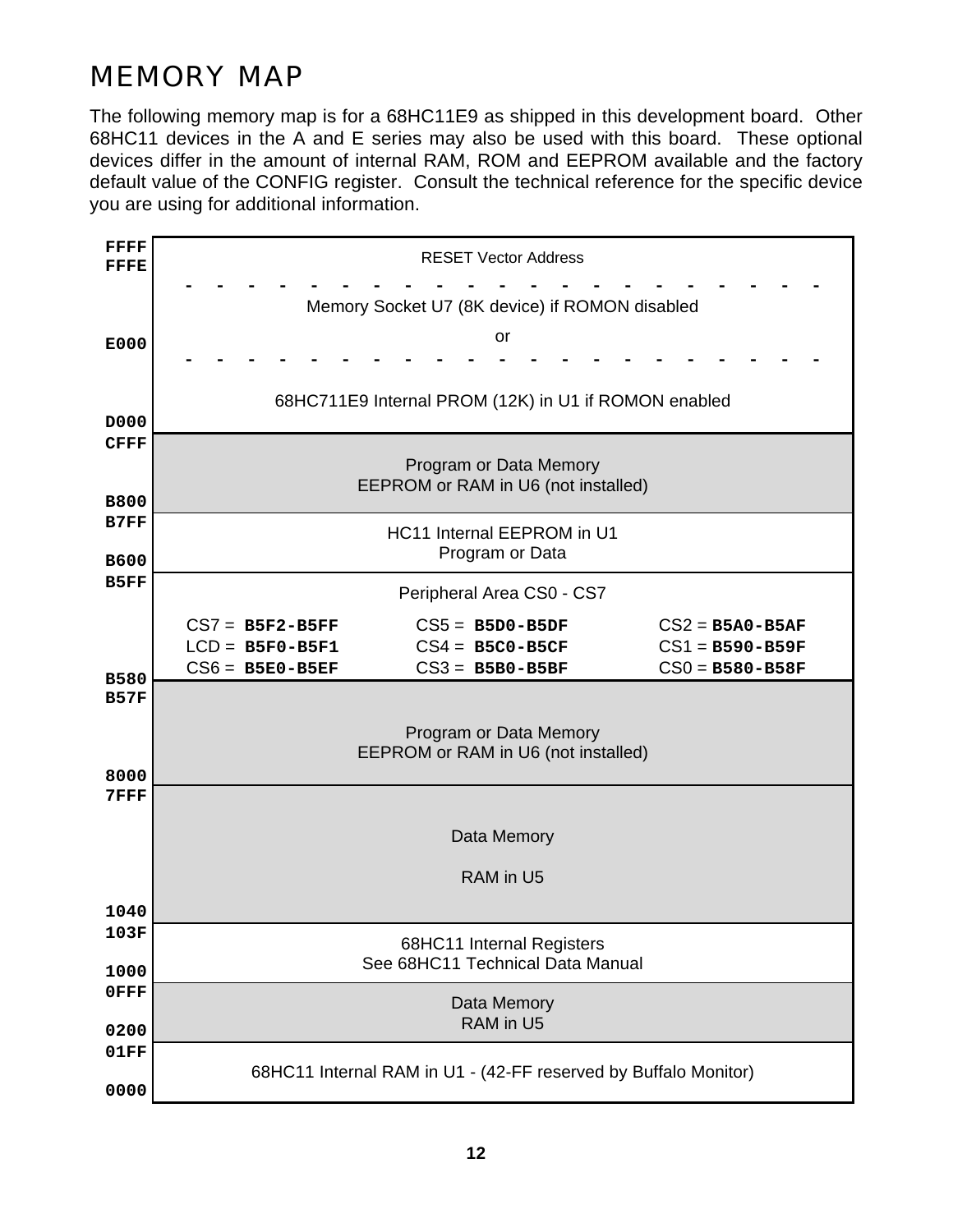# HARDWARE

The CME11E9-EVBU board is shipped from the manufacturer with the following default jumper settings:

| SYNC = ON_                    | $JPS = ON$  | $JPS = ON$  | $JPS = OFF$  |
|-------------------------------|-------------|-------------|--------------|
| TRACE/PROG = OFF              | $JP4 = ON$  | $JP7 = ON$  | $MODA = OFF$ |
| WRITE EN = ON                 | $JPS = OFF$ | $JPR = OFF$ | $MODB = OFF$ |
| MEM-EN = ON (where available) |             |             |              |

Memory socket U5 is shipped with a 32K byte RAM device. U7 is shipped with an 8K byte EEPROM flash memory device. U6 is normally shipped with no device installed.

Also, the 68HC11 chip configuration word is set as follows:

| EEON On Chip EEPROM   | ENABLED         |
|-----------------------|-----------------|
| ROMON On Chip ROM     | ENABLED         |
| NOCOP Watchdog System | <b>DISABLED</b> |
| <b>NOSEC Security</b> | <b>DISABLED</b> |
|                       |                 |

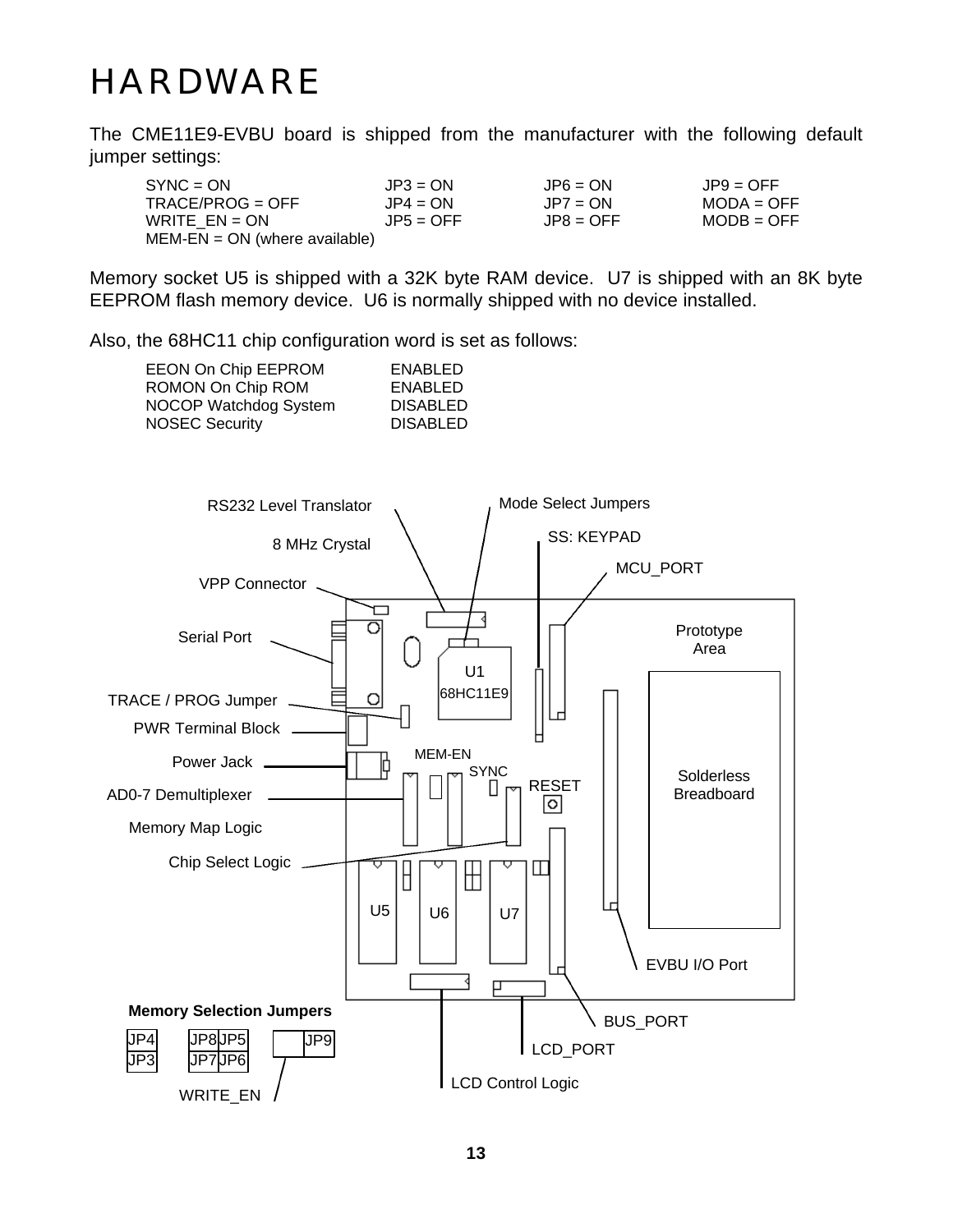### PORTS AND CONNECTORS

*SERIAL PORT*

The onboard serial port COM1 is a simple three wire asynchronous serial interface with hard wired Clear to Send (CTS) and Data Terminal Ready (DTR). It is driven by the HC11 internal SCI port using I/O pins PD0 and PD1. These two logic level signals are coupled through an RS232 level shifter to the COM1 connector.

COM1 is the default serial interface for the Buffalo Monitor and programming software.

#### **COM1** DB9S Style Connector

| 9 |  | GND | Cut-Away jumpers between following pins:<br>$\bullet$<br>1 and 6 (DTR/DSR/DCD)                                     |
|---|--|-----|--------------------------------------------------------------------------------------------------------------------|
|   |  |     | 8 (RTS/CTS)                                                                                                        |
| 8 |  | RXD |                                                                                                                    |
|   |  |     | COM1 is set to connect directly to a PC serial port<br>$\bullet$<br>with a straight thru type of cable (supplied). |
|   |  |     |                                                                                                                    |
| 6 |  |     |                                                                                                                    |
|   |  |     |                                                                                                                    |

#### *LCD\_PORT*

The LCD Display interface is connected to the data bus and memory mapped to locations **\$B5F0** through **\$B5F3**. Addresses **\$B5F0** and **\$B5F1** are the Command and Data registers respectfully. The LCD interface supports all OPTREX<sup>TM</sup> DMC series displays up to 80 characters and provides the most common pinout. Power, ground and Vee are also available at the LCD\_PORT connector.

A list of valid command codes is provided in the Tables section at the back of this manual. Example programs using this LCD device are provided on the CD, see the files:

| <b>B5F0</b> Command Register | $+5V$ I        | ີ  |    | <b>GND</b>     | KLCD-E.C     |
|------------------------------|----------------|----|----|----------------|--------------|
| <b>B5F1</b> Data Register    | A0             | 4  | 3  | Vee            | KEYLCD-E.C   |
|                              | /LCDCS         | 6  | 5  | /RW            | KEYLCD-E.ASM |
|                              | D1             | 8  |    | D <sub>0</sub> |              |
|                              | D <sub>3</sub> | 10 | 9  | D2             |              |
|                              | D5             | 12 | 11 | D4             |              |
|                              |                |    | 13 | D <sub>6</sub> |              |
|                              |                |    |    |                |              |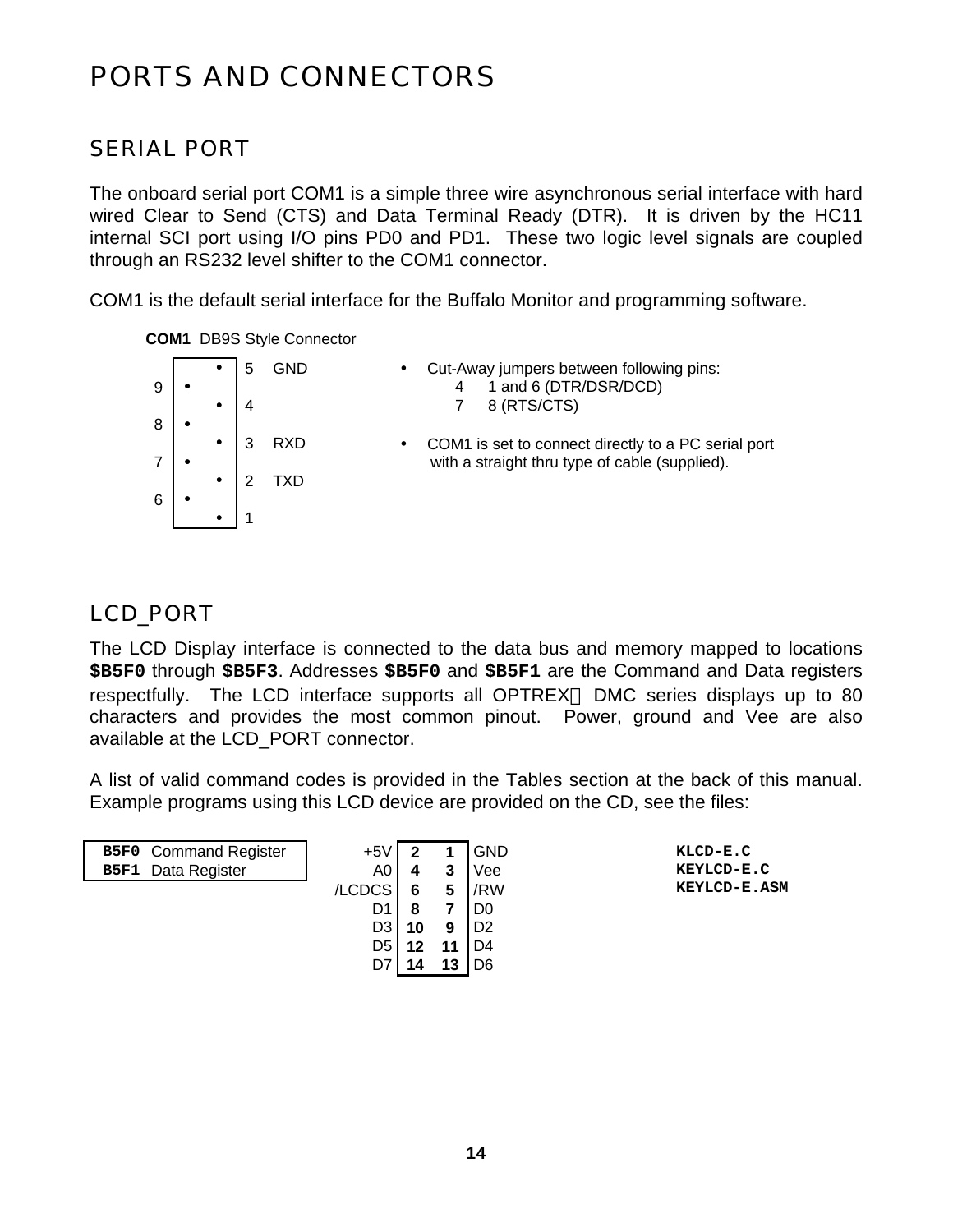*SS: KEYPAD*

The SS: KEYPAD connector is an ten pin connector that implements 4 bits of Port D and 4 bits of Port E as a simple serial or keypad interface. This interface provides connection to the SPI port on Port D as a simple serial interface or may be implemented as a software key scan for a passive keypad.

This board is manufactured with no connectors installed in pins 1 and 2. This is to prevent confusion when connecting an 8-pin keypad. Pins 1 and 2 are available however for SPI port applications. When connecting the keypad, align the RED stripe closest to pin 1. Example programs using this keypad are provided on the CD. See the files:

| KLCD-E.C     |                                |  |  |  |  |
|--------------|--------------------------------|--|--|--|--|
| KEYLCD-E.C   |                                |  |  |  |  |
| KEYLCD-E.ASM | 1 2 3 4 5 6 7 8 9 10           |  |  |  |  |
|              |                                |  |  |  |  |
|              | +5 Gnd D2 D3 D4 D5 E0 E1 E2 E3 |  |  |  |  |

#### *MCU\_PORT*

The 68HC11E9 is configured for expanded / multiplexed mode. It uses Port B and Port C for address and data buss to external memory and memory mapped I/O devices. This leaves CPU Port D, Port A, and Port E to provide all other parallel I/O from the controller. MCU port lines are mixed as input only, output only, and some are input or output. All MCU port lines serve dual functions with internal CPU peripherals such as the timer subsystem and port A, the A/D converter on port E, and the SPI or SCI on port D.

The MCU\_PORT connector is a dual row 13 pin Bergstyle connector ( 26 pins total ) which is configured as shown.

PD0 and PD1 are used by the SCI to implement COM1. PD<2:5> are used by the HC11 SPI to implement the SS: KEYPAD port. These port D lines can also be used for parallel I/O, but then they will not be available for COM1 or the SS: KEYPAD port. Use caution when assigning port D lines to functions other than COM1 and the SS: KEYPAD port.

| PD0/RXD0            |                | $1\quad 2$     | PD1/TXD0        |
|---------------------|----------------|----------------|-----------------|
| PD <sub>2</sub> /SI |                | 3 <sub>4</sub> | PD3/SO          |
| PD4/SCLK            | 5 <sup>5</sup> | -6             | PD5/SEL0        |
| PA <sub>0</sub>     | $\overline{7}$ | 8              | PA <sub>1</sub> |
| PA <sub>2</sub>     | 9              | 10             | PA <sub>3</sub> |
| PA4                 | 11             | 12             | PA <sub>5</sub> |
| PA6                 |                | 13 14          | PA7             |
| PE7                 |                | 15 16          | PE3             |
| PE6                 | 17             | 18             | PE <sub>2</sub> |
| PE <sub>5</sub>     |                | 19 20          | PE <sub>1</sub> |
| PE4                 | 21             | 22             | PE0             |
| VRL                 |                | 23 24          | VRH             |
| Gnd.                | 25             | -26            | +5V             |
|                     |                |                |                 |

#### *A/D REFERENCE*

The VRH and VRL lines from the HC11 are connected to +5v through R3 and to ground through R2 respectively. These two resistors are located next to the MCU\_PORT header. The resistors are identified on the silk screen by their reference designators. The appropriate resistor(s) need to be removed in order to apply an external reference to the VRH and/or VRL inputs.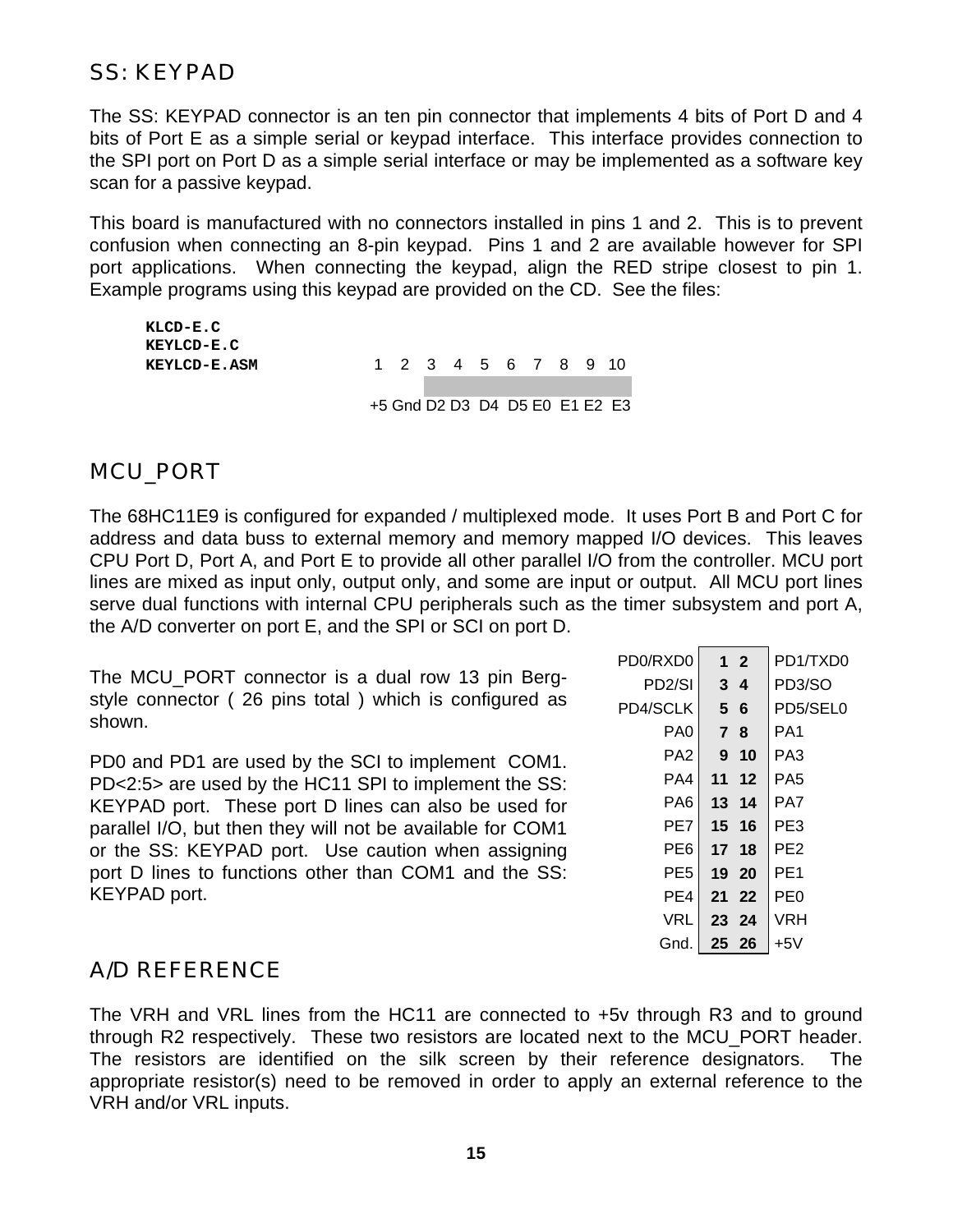#### *BUS\_PORT*

The BUS\_PORT supports off-board devices. Power (+5V), Ground, Address lines, Data lines, and Control lines are brought out to this 40 pin connector. Pin assignments are shown here.

#### *VPP Connector*

The VPP + and - pins are used to apply a 12V DC programming voltage for the programming of the 68HC711 On Chip EPROM.

#### *PWR Terminal Block*

These 3 connection points allow for alternate power input (such as a battery or power supply) as well as output voltage supply.

- **+V** +7 to 16V DC unregulated Input or Output
- **GND** Ground
- **+5V** +5V Input or Output

| 1              | $\mathbf{2}$    | D3                                                              |
|----------------|-----------------|-----------------------------------------------------------------|
|                |                 | D4                                                              |
|                | $6\phantom{1}6$ | D5                                                              |
| $\overline{7}$ | 8               | D6                                                              |
| 9              | 10              | D7                                                              |
| 11             | 12              | A <sub>2</sub>                                                  |
| 13             | 14              | A3                                                              |
| 15             | 16              | A4                                                              |
| 17             | 18              | A5                                                              |
| 19             | 20              | A6                                                              |
| 21             | 22              | A7                                                              |
|                | 24              | A13                                                             |
| 25             | 26              | /CS0                                                            |
| 27             | 28              | /CS2                                                            |
| 29             | 30              | /CS4                                                            |
| 31             | 32              | /IRQ                                                            |
|                | 34              | M2                                                              |
|                | 36              | CS <sub>6</sub>                                                 |
| 37             | 38              | CS7                                                             |
| 39             | 40              | /RESET                                                          |
|                |                 | 3 <sub>4</sub><br>5 <sup>1</sup><br>23 <sub>1</sub><br>33<br>35 |

**BUS\_PORT**

### **JUMPERS**

#### *Mode Select Jumpers*

The MODA and MODB pins of the HC11 are pulled high by two 10k resistors. This is the normal EXPANDED MODE configuration. A jumper on MODA will take MODA to ground. A jumper on MODB will take MODB to ground. These two jumpers allow selection of any of the following modes of operation:

| <b>MODA</b> | <b>MODB</b> | <b>Mode of Operation</b>        |
|-------------|-------------|---------------------------------|
| ON          | ON          | Special Bootstrap / Programming |
| OFF         | ON          | <b>Special Test</b>             |
| ON          | OFF         | Normal Single Chip              |
| OEE         | JEE.        | Normal Expanded (default)       |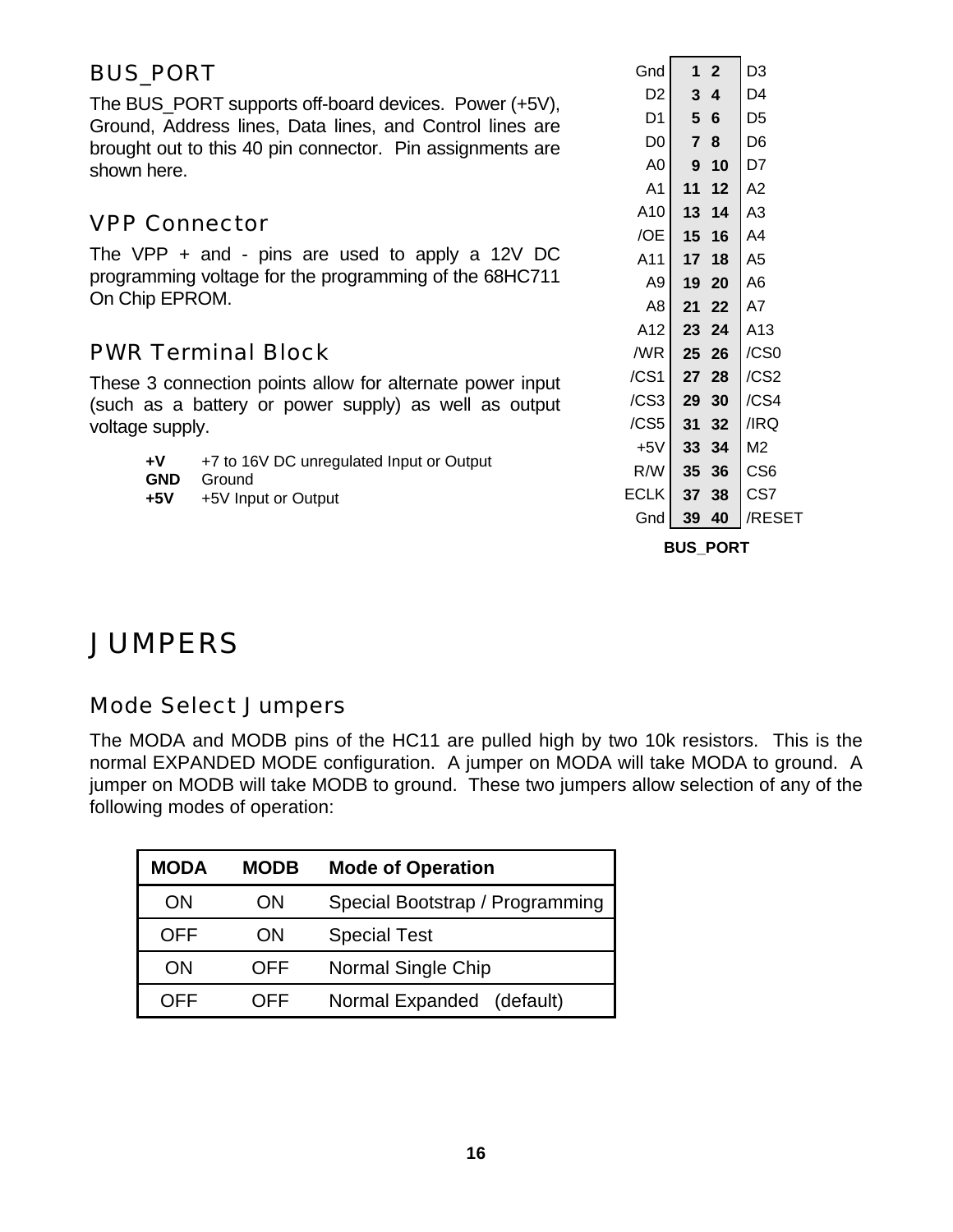#### *Memory Selection Jumpers*

The factory setting for the jumpers should be correct for the memory devices that came with your board. If you add or modify the type or size of memory, you must change the following jumpers accordingly. All memory selection jumpers are two-pin jumpers and are installed vertically.

#### **JP3** - U5 Device Configuration

Must be **ON** if a 32K device is installed in U5. If an 8K device is installed in U5 then:

**OFF** configures 8K from 0000 - 1FFF and mirrored at 2000 - 3FFF, 4000 - 5FFF, and 6000 - 7FFF. This position will allow CPU internal Ram and I/O ports to segment the 8K address space.

**ON** configures 8K from 2000 - 3FFF hex and mirrored at 6000 - 7FFF. This is the recommended position for Buffalo Monitor and Small C operation. No segmentation occurs.

#### **JP4 - JP6** - U6 Device Configuration

JP6 write protects the device in U6 when OFF.

|                   | JP4        | JP5        | JP7        | JP6 |
|-------------------|------------|------------|------------|-----|
| 8K RAM or EEPROM  | <b>OFF</b> | <b>OFF</b> | <b>OFF</b> | ON  |
| <b>8K EPROM</b>   | <b>OFF</b> | <b>OFF</b> | <b>OFF</b> | OFF |
| 32K EPROM         | <b>OFF</b> | <b>ON</b>  | ON         | OFF |
| 32K RAM or EEPROM | ON         | <b>OFF</b> | ON         | ON  |

#### **JP8, JP9, WRITE\_EN - U7 Device Configuration**

WRITE\_EN write protects the device in U7 when OFF.

|                  | JP8        | JP9        | <b>WRITE EN</b> |
|------------------|------------|------------|-----------------|
| <b>8K EEPROM</b> | <b>OFF</b> | <b>OFF</b> | ON              |
| <b>8K EPROM</b>  | <b>OFF</b> | <b>OFF</b> | <b>OFF</b>      |
| 32K EPROM        | <b>OFF</b> | ON         | <b>OFF</b>      |
| 32K EEPROM       | ON         | <b>OFF</b> | ON              |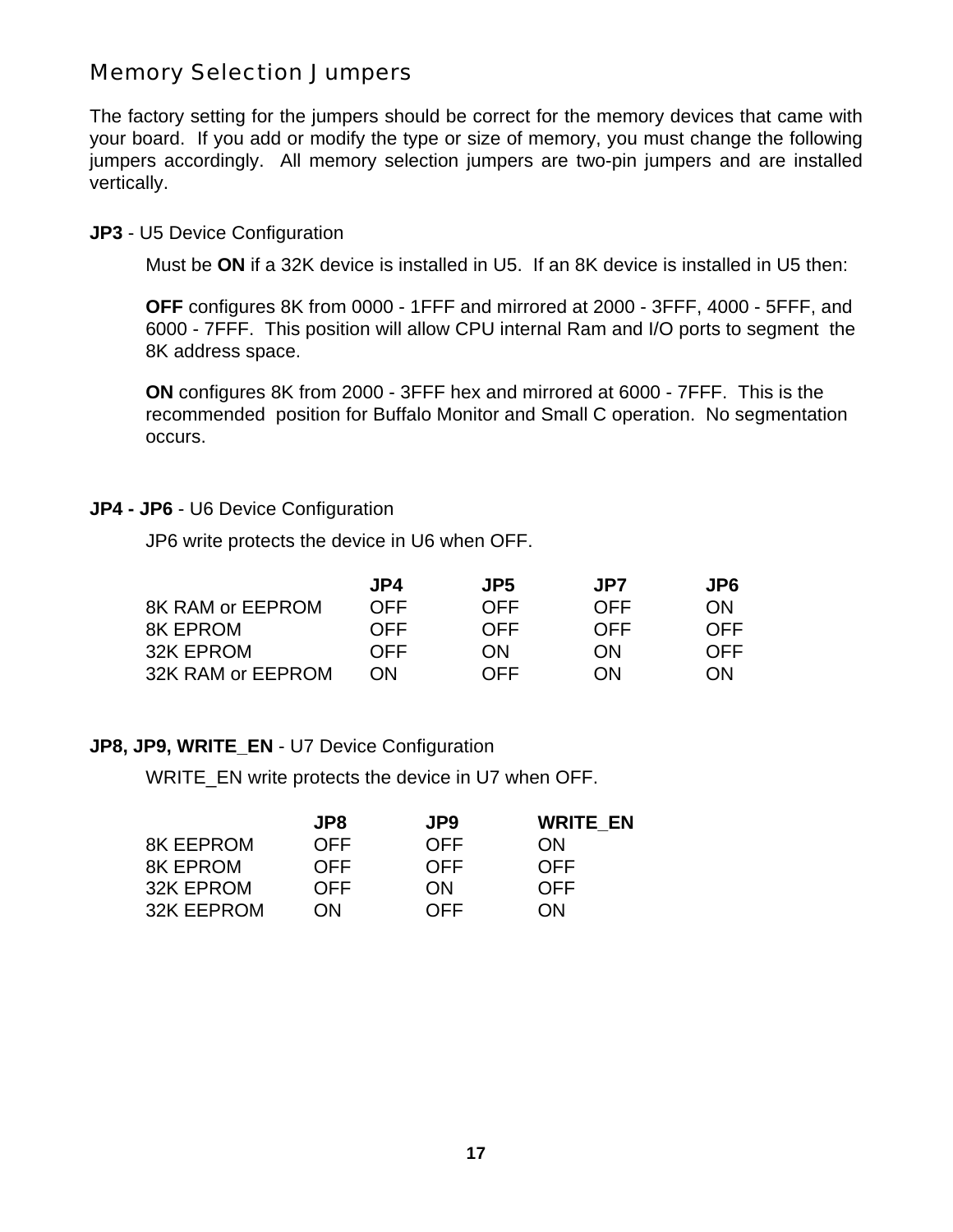#### *Programming Jumpers*

Programming the CME11E9-EVBU external EEPROM memory is performed by installing MODA and MODB jumpers and the WRITE\_EN jumper. The utility software provided can be used to program the EEPROM. See the **Tutorial** section in this manual for more information.

After programming, remove the WRITE EN jumper before applying RESET or removing power from the board to guarantee retention of the new program.

#### *TRACE / PROG Jumper*

The Buffalo Monitor Trace and Single Step functions can be enabled by installing the TRACE jumper (position 2-3 of the 3 position jumper). Use caution when installing this jumper that no other connections are made to the XIRQ or Port A3 I/O pins of the 68HC11E9.

The PROG position (1-2) will connect VPP+ to the XIRQ port line for programming the internal EPROM of a 68HC711 device installed in U1. **CAUTION** should be used so that the PROG jumper is only installed (and VPP applied) during this programming operation.

#### *SYNC Jumper*

This jumper changes the timing of the peripheral chip selects C0-7. When open (default) the chip selects will be active for the whole bus cycle to the connected peripheral. This position provides chip select setup and hold time required by some peripheral devices.

If this jumper is installed, the chip selects will be valid whenever data on the data bus is valid. This allows simple latches to operate from a chip select to add input and output lines.

#### *MEM-EN Jumper*

This jumper is not available on all boards.

It should be installed for Expanded Mode operation and for programming the external memory devices. The jumper should be removed for true Single-Chip Mode operation to prevent memory data bus conflicts with Port C if the Port C strobes are used.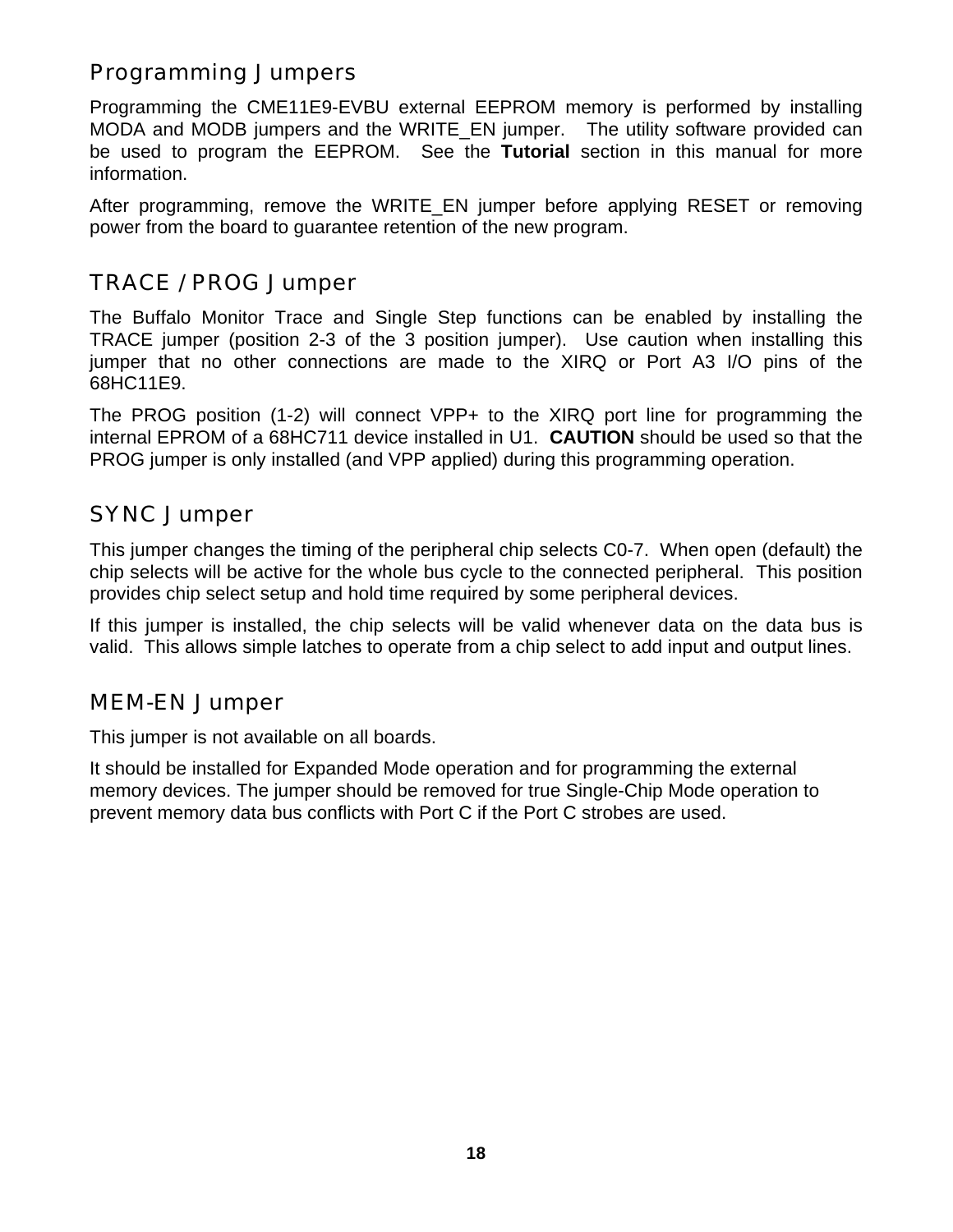# TROUBLESHOOTING

The CME11E9-EVBU board is fully tested and operational before shipping. If it fails to function properly, inspect the board for obvious physical damage first. Ensure that all IC devices in sockets are properly seated. Verify the communications setup as described under GETTING STARTED and see the **Tips and Suggestions** sections following for more information.

The most common problems are improperly configured communications parameters, and attempting to use the wrong COM port.

- 1. Verify that your communications port is working by substituting a known good serial device or by doing a loop back diagnostic.
- 2. Verify the jumpers on the board are installed correctly.
- 3. Verify the power source. You should measure approximately 9 volts between the GND and +9V test point pads on the board.
- 4. If no voltage is found, verify the wall plug connections to 115VAC outlet and the power connector.
- 5. Disconnect all external connections to the board except for COM1 to the PC and the wall plug.
- 6. Make sure that the RESET line is not being held low. Check for this by measuring the RESET pin on P4 for +5V.
- 7. Verify the presence of an 8MHz sine wave on the crystal, or 2MHz E clock signal if possible.

Please check off these steps and list any others you have performed before calling so we can better help you.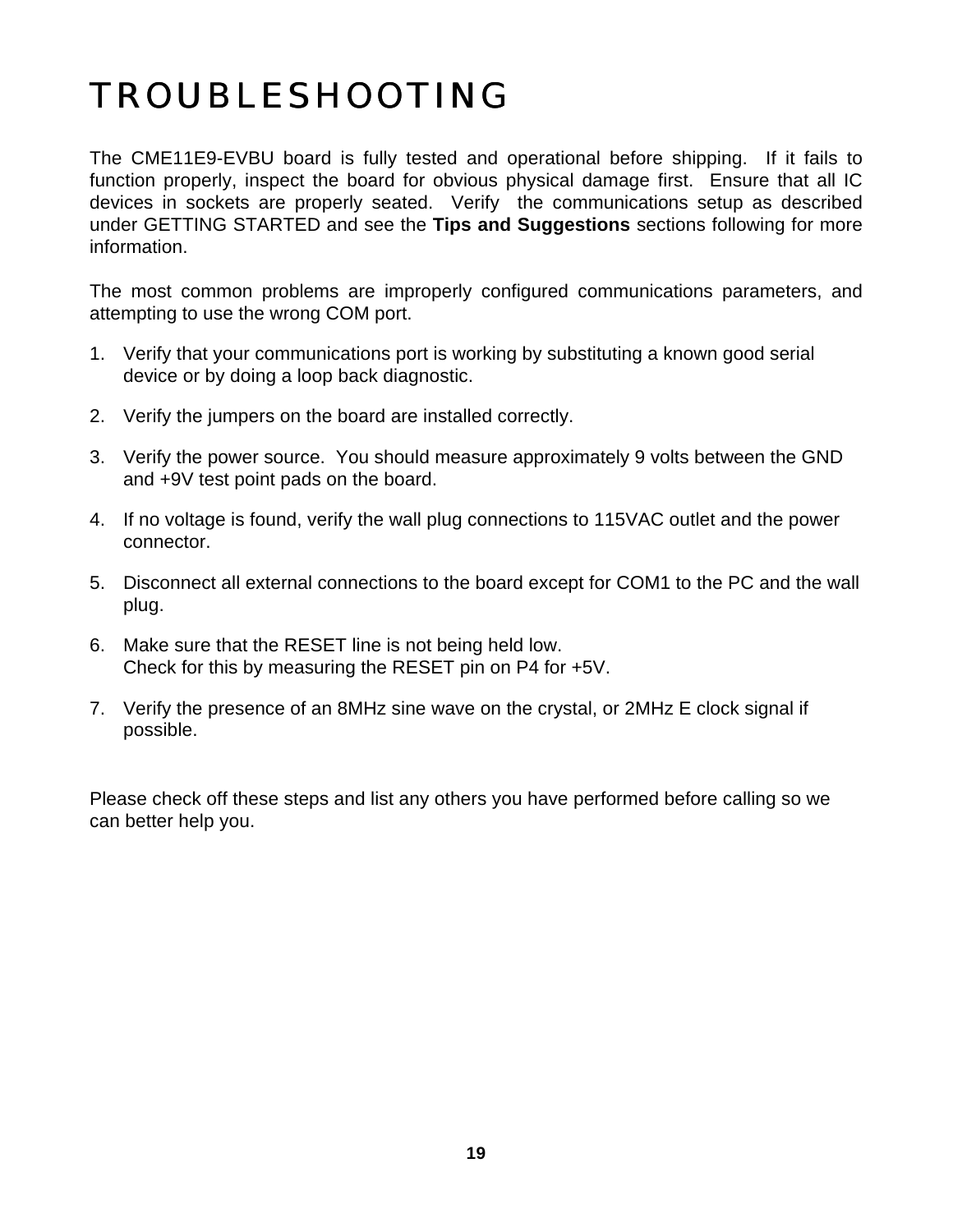### Tips and Suggestions

Following are a number of tips, suggestions and answers to common questions that will solve most problems users have with the CME11E9 development system. You can download the latest software from the Support section of our web page at:

www.axman.com

#### *Programming Utilities*

- If you're trying to start a program in external EEPROM (U7), make sure jumpers MODA and MODB are NOT installed and ROMON is disabled in the Configuration word.
- Be certain that the data cable you're using is bi-directional and is connected securely to both the PC and the board. Also, make sure you are using the correct serial port.
- Make sure the correct power is supplied to the board. You should only use a 9 volt, 200mA adapter or power supply. If you're using a power strip, make sure it is turned on.
- If the configuration file loads (the first 100 bytes or so), but you get a time-out error when the program section begins to download, make sure the HC11 is internally configured correctly by selecting Configure Processor from the main menu.
- ROMON must be set to off (disabled) to enable external EEPROM (U7) and must be on (enabled) to enable the 68HC11 Internal EPROM in U1. During program development the EEON should be enabled. The other bits should be disabled.
- Make sure you load your code to an address space that actually exists. See the Memory Map.
- If you are running in a multi-tasking environment (such as Windows) close all programs in the background to be certain no serial conflict occurs.
- If programming is slow, run the batch file PAGE.BAT in the ax11e directory then see if programming is faster. If programming doesn't work following this, return to normal operation by running the batch file BYTE.BAT.
- If the Assembler or Small C compiler menu options do not work properly on your system, you can modify their operation by editing the files DO\_SC.BAT (for the C compiler) and DO\_ASM.BAT (for the assembler). These are the batch files that are run when their menu items are selected. Try putting a PAUSE statement at the end of the batch files. This will halt the batch file before returning to AX11E so you can see any error messages they may be giving you.
- You can reset all AX11E configuration options to their original state by deleting the file named AX11.CFG. This file will be re-created the next time you run AX11E.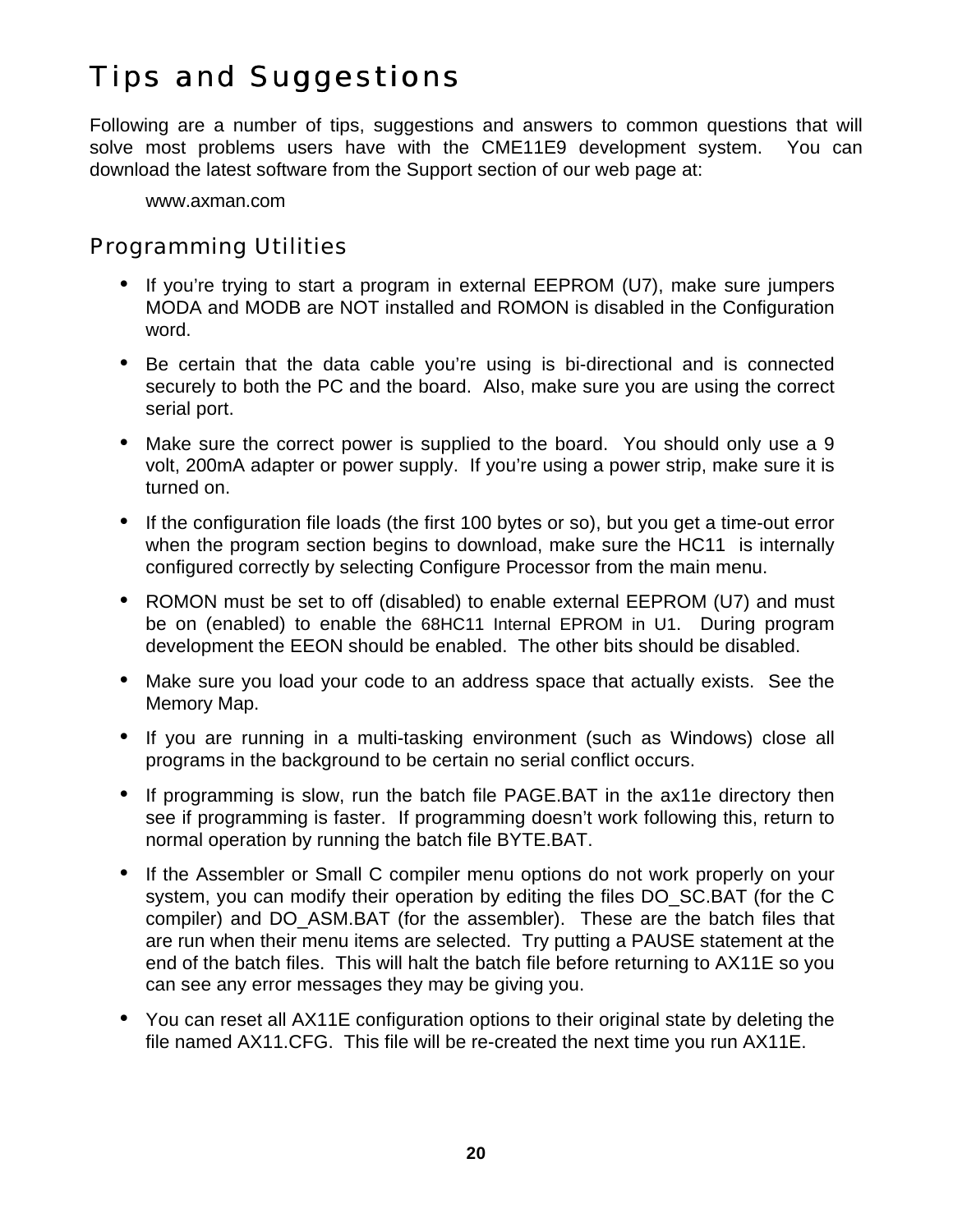#### *Code Execution*

- Make sure ALL jumpers are set correctly according to your board's configuration. Read the hardware manual section on jumpers carefully if you're not sure.
- Always remember to remove the Programming Jumpers after programming the code memory.
- If you programmed your code into external EEPROM memory and it doesn't run, check the HC11 reset vector, located at \$FFFE - \$FFFF. These 2 bytes contain the reset vector address where execution will begin when the unit is powered on or reset. The default vector is E000, which is the beginning of the 8k program address space.
- Verify that all peripheral devices are initialized properly in your code. Failure to initialize the serial port, for example, is a common problem. This is usually the case when the code works under buffalo but not after programming.

#### *ImageCraft C*

• Your make or build should create a .MAP file. Some versions change this to a .MP file. At the top of this file should be a label START. This is where you should CALL or GO to when debugging in buffalo.

#### *SMALLC Compiler*

- If you're programming to ROM, delete the first line of the S19 record generated, since SMALL.C adds data there.
- Make sure you put the CODE, DATA, and STACK at the correct locations per your memory configuration. DATA may need to be at 0000 if you're burning a ROM, and STACK should have plenty of room.
- Don't forget to use the -R option if you're compiling for ROM.
- If Internal Registers have been re-mapped (default at 0x1000) be sure to change the #define REG\_BASE accordingly.
- If you're having trouble with the shift operations  $(>= 0$  or  $\lt$ ) this is probably because the small c compiler uses a rotate thru carry instruction here. Try using inline assembly code to accomplish the shift.
- You may have trouble returning any values larger than 1 byte from functions (i.e. char functions). You will have to use global integer values instead.
- Small C does not support structures or unions.
- Small C is a free "un-supported" public domain compiler. If your application is complex, consider purchasing a commercial quality 68HC11 C compiler.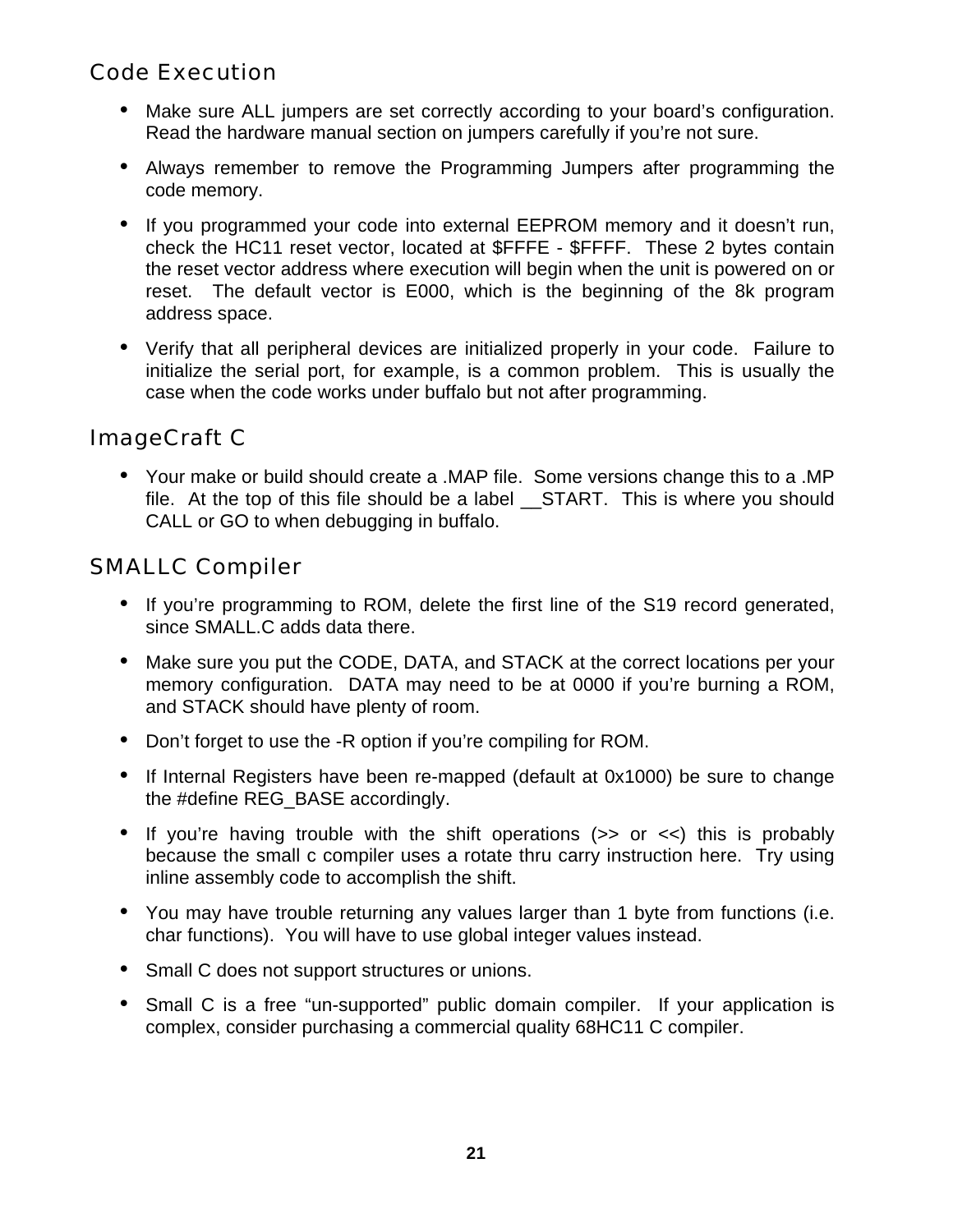### TABLE 1. LCD Command Codes

Command codes are used for LCD setup and control of character and cursor position. All command codes are written to LCD panel address \$B5F0. The BUSY flag (bit 7) should be tested before any command updates to verify that any previous command is completed. A read of the command address \$B5F0 will return the BUSY flag status and the current display character location address.

| <b>Command</b>                                | Code      | Delay  |  |
|-----------------------------------------------|-----------|--------|--|
| Clear Display, Cursor to Home                 | \$01      | 1.65ms |  |
| <b>Cursor to Home</b>                         | \$02      | 1.65ms |  |
| Entry Mode:                                   |           |        |  |
| <b>Cursor Decrement, Shift off</b>            | \$04      | 40us   |  |
| <b>Cursor Decrement, Shift on</b>             | \$05      | 40us   |  |
| Cursor Increment, Shift off                   | \$06      | 40us   |  |
| Cursor Increment, Shift on                    | \$07      | 40us   |  |
| Display Control:                              |           |        |  |
| Display, Cursor, and Cursor Blink off         | \$08      | 40us   |  |
| Display on, Cursor and Cursor Blink off       | \$0C      | 40us   |  |
| Display and Cursor on, Cursor Blink off       | \$0E      | 40us   |  |
| Display, Cursor, and Cursor Blink on          | \$0F      | 40us   |  |
| Cursor / Display Shift: (nondestructive move) |           |        |  |
| Cursor shift left                             | \$10      | 40us   |  |
| Cursor shift right                            | \$14      | 40us   |  |
| Display shift left                            | \$18      | 40us   |  |
| Display shift right                           | \$1C      | 40us   |  |
| Display Function (default 2x40 size)          | \$3C      | 40us   |  |
| <b>Character Generator Ram Address set</b>    | \$40-\$7F | 40us   |  |
| Display Ram Address set                       | \$80-\$FF | 40us   |  |

### TABLE 2. LCD Character Codes

| \$20 | Space    | \$2D |   | \$3A | ÷    | \$47 | G | \$54 |          | \$61 | a | \$6E | n | \$7B |         |
|------|----------|------|---|------|------|------|---|------|----------|------|---|------|---|------|---------|
| \$21 |          | \$2E |   | \$3B |      | \$48 | н | \$55 | U        | \$62 | b | \$6F | O | \$7C |         |
| \$22 | "        | \$2F |   | \$3C |      | \$49 |   | \$56 | V        | \$63 | C | \$70 | p | \$7D |         |
| \$23 | #        | \$30 | 0 | \$3D | $=$  | \$4A | J | \$57 | W        | \$64 | d | \$71 | q | \$7E | $\geq$  |
| \$24 | \$       | \$31 | 1 | \$3E |      | \$4B | Κ | \$58 | х        | \$65 | e | \$72 |   | \$7F | $\prec$ |
| \$25 | %        | \$32 | 2 | \$3F | ?    | \$4C |   | \$59 |          | \$66 |   | \$73 | s |      |         |
| \$26 | &        | \$33 | 3 | \$40 | Time | \$4D | М | \$5A | Ζ        | \$67 | g | \$74 |   |      |         |
| \$27 |          | \$34 | 4 | \$41 | Α    | \$4E | N | \$5B |          | \$68 | h | \$75 | u |      |         |
| \$28 |          | \$35 | 5 | \$42 | B    | \$4F | O | \$5C | Yen      | \$69 |   | \$76 | v |      |         |
| \$29 |          | \$36 | 6 | \$43 | С    | \$50 | P | \$5D |          | \$6A |   | \$77 | W |      |         |
| \$2A | $^\star$ | \$37 | 7 | \$44 | D    | \$51 | Q | \$5E | $\wedge$ | \$6B | ĸ | \$78 | x |      |         |
| \$2B | $\div$   | \$38 | 8 | \$45 | Е    | \$52 | R | \$5F |          | \$6C |   | \$79 | v |      |         |
| \$2C |          | \$39 | 9 | \$46 | F    | \$53 | S | \$60 | $\cdot$  | \$6D | m | \$7A | z |      |         |